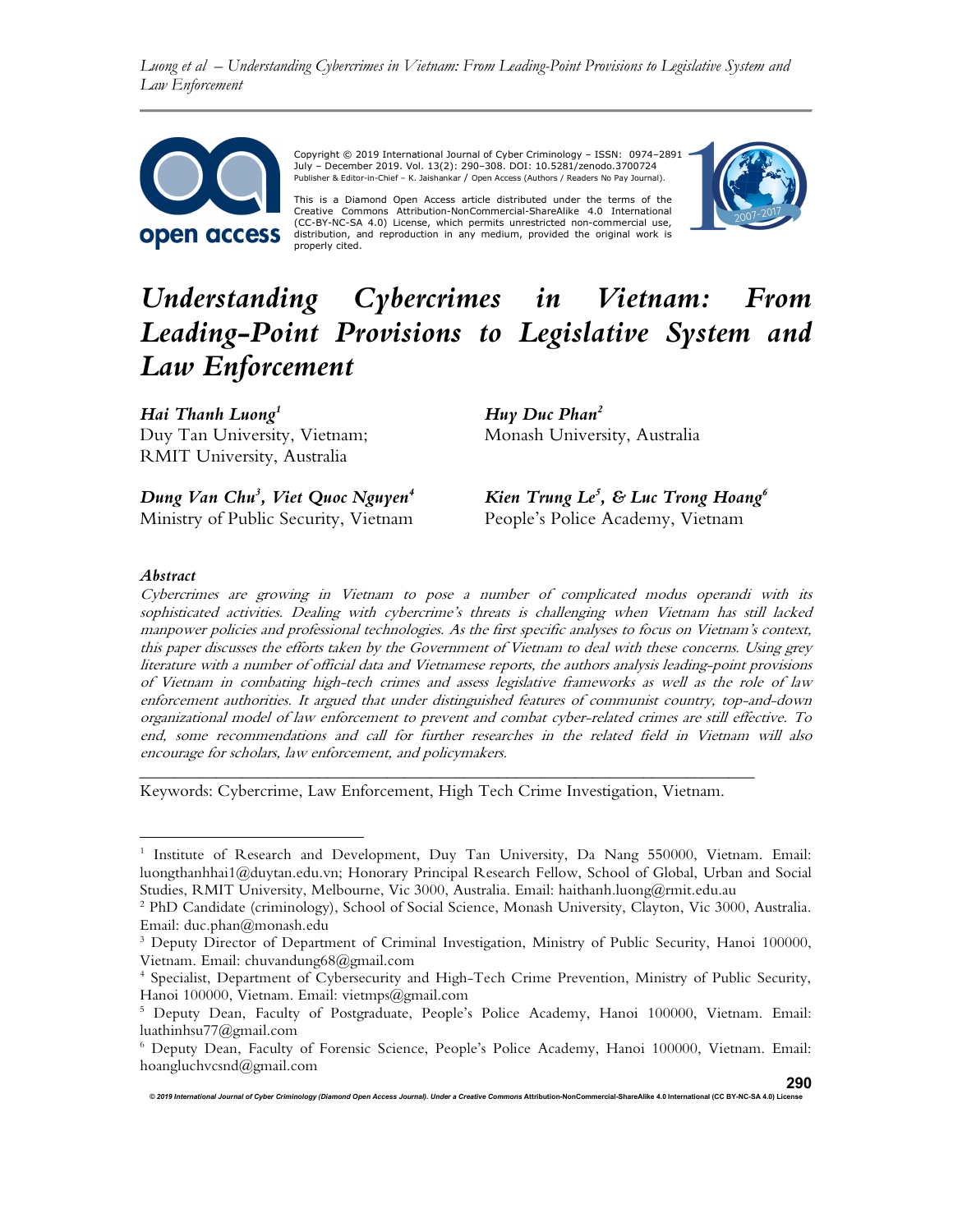

## Introduction

Information and communication technology (ICT) bring huge advantages to our daily lives. Individuals can use the Internet for shopping, money transferring and many other activities while staying at their own houses. Governments and business also take advantages of technology to govern and develop economy as well as ensure social order for people's lives. However, the development of ICT also poses threats to safety of people in the world when criminals can use technology to commit many types of crimes such as fraud and scams. These activities are often referred as cybercrime, which is an emerging threat to all country. Meanwhile, almost Western countries, Southern Asia and Northern Asian have invested and developed considerably their legal frameworks and strong enforcement to prevent and combat it, most countries in the Mainland Southeast Asian region, including Cambodia, Laos, Myanmar, and Vietnam has been relatively little and limited among institutions which establish their sustainable strategies to fight cybercrime and its related concerns. It is more likely to lead these countries not only become vulnerable targets of offenders to attack, but also face to cause the damage of billions of dollars annually. Paradoxically, the research in relation to these concerns are still lacking to focus at those countries that lead to limitedly understanding their current situation with global readers.

In the 'Commemorating a Decade in Existence of the International Journal of Cyber Criminology: A Research Agenda to Advance the Scholarship on Cyber Crime' both Ngo and Jaishankar (2017) called for further researches and share information about trends and patterns of cybercrime in developing countries. Among of five interested issues form Ngo and Jaishankar' proposals, including Area 2: Assessing the Prevalence, Nature, and Trends of Cybercrime and Area 4: Documenting Best Practices in Combating and Preventing Cybercrime, we would like to introduce and analysis the Vietnam's perspective, a communist country in the Southeast Asian region, to prevent and combat cybercrime. Although this topic is not new phenomena in the world, in the Southeast Asian context in general and Vietnam in particular are lack of academic assessment. Thus, within the scope of paper, we want to focus on Vietnam's policies to deal with this type of crime as the first research's approach. The main aim of paper is not only to identify the trends and its related activities of cybercrime in Vietnam but also to share Vietnam's ideologies and their measures to enhance the effectiveness of combating cybercrime.

# 1. Cybercrime: A Controversial Debate

To turn back the early 1980s when the personal computer workstations born and its related applications, particularly with the introduction of the 'world wide web' in 1991, the transformative effect of ICT have been becoming as a 'double-edged sword' (Broadhurst & Chang, 2012; Grabosky & Smith, 2017; Hill & Marion, 2016; Owen, Noble, & Speed, 2017). Alongside with apparent contributions in the variety of aspects, there are a number of the inconveniences of computer-related crimes, known as cybercrime. It is a clear point that cybercrime has become a world concern and according to unofficial statistics, the projected loss of cybercrime will reach USD 6 trillion by 2021, up from USD 3 trillion in 2015 (Cybersecurity Ventures, 2017). Consequently, it influences, either directly or indirectly, not only personal but also corporates and nations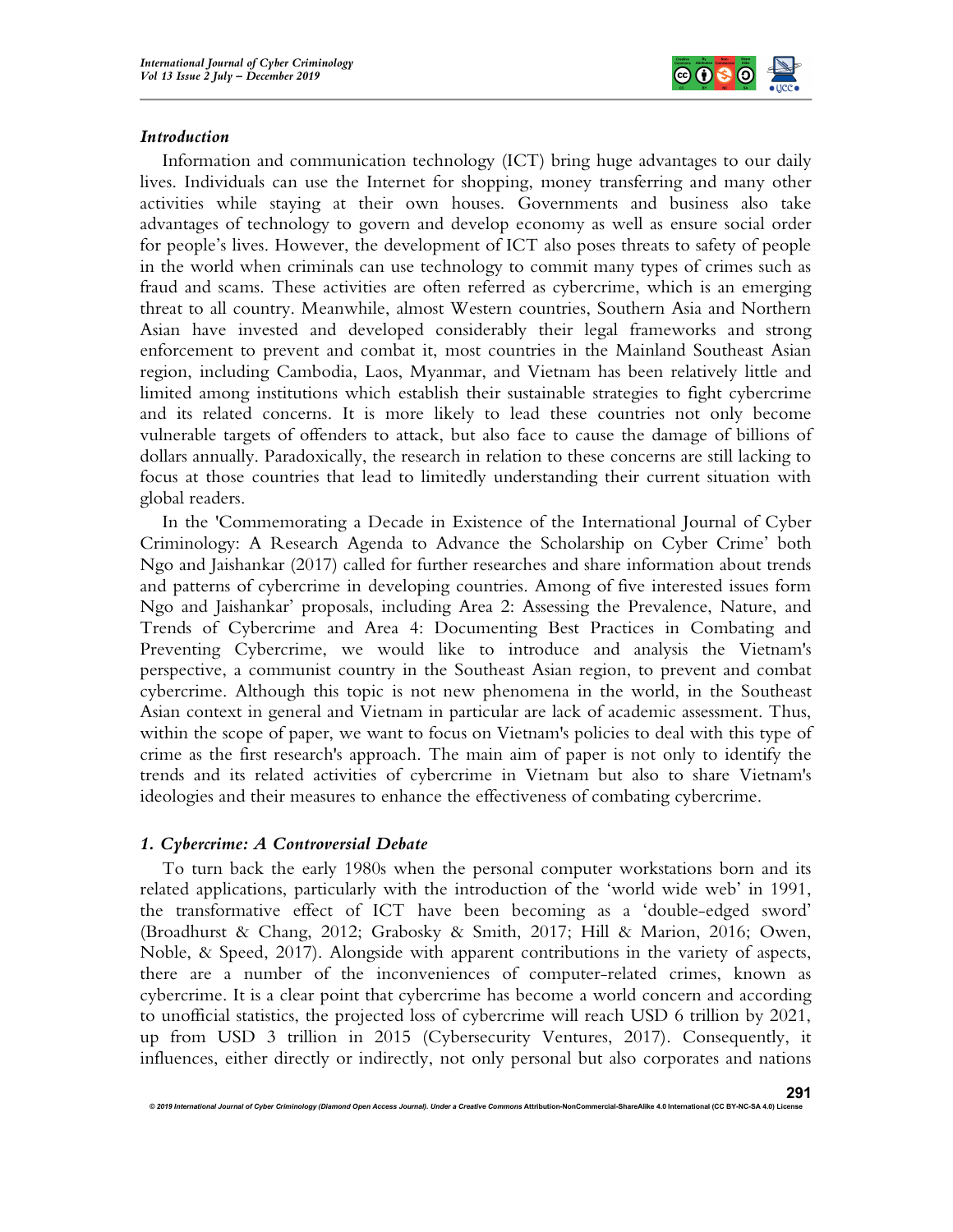as a whole. Although it is considered as one of the specific types of transnational organized crime with its unpredicted impacts on politic, economic, culture, society and even national security as well as international relations, no official definition of United Nations Conventions identifies and concepts exactly about cybercrime and its related contents. Even, many new terminologies and conceptions have approached in this new realm of cyberspace in the last decade after Wall (2004) question 'what are cybercrimes?' To some extent, unfortunately, there is sometimes disagreement over the precise meanings of some of these conceptions and terminologies, and they are used inconsistently and integrated approaches (Clough, 2011; Gercke, 2012; Gordon & Ford, 2006; Grabosky, 2004, 2007; Hill & Marion, 2016).

The term cybercrime stemmed from the concept 'cyberspace' given by Gibson (1995, p. 51), who defined 'consensual hallucination that was computer-generated construct representing abstract data'. Based on this term, a list of terms with 'cyber-' prefix was created such as 'cyberworld', 'cyber-attack', and 'cybercrime' in which the 'cybercrime' term is used synonymously with 'computer crime', 'high-tech crime', 'digital crime', 'electronic crime' and 'technology-enabled crime' (Gibson, 1995; Grabosky, 2004; Wall, 2004). It refers to any acts, intentional or unintentional activities, that involve criminal uses of the Internet or specific software and other networked systems, depending on each national criminal code's regulations, to cause harm to others or some form of a disturbance to commit a different criminal offense. After nearly one and half decades when Wall and others raise the question 'what are cybercrimes?' until present, many scholars and policymakers assumed that cybercrime are not only new types of crimes committed directly against computers and computer systems such as illegal access or denial of service attacks but also traditional crime abusing the advancement of computing technology such as theft of intellectual properties, online fraud, trafficking in child porn, money laundering and denial-of-service attacks (Grabosky, 2017; Grabosky & Smith, 2017; Hill & Marion, 2016; Owen et al., 2017).

In the field of policing and criminal justice, almost scholars and policymakers have often recognized that each development's approaches of cybercrime definition are remarkably influenced by experience of law enforcement officers, victims and researchers. Therefore, it has been diversified into a number of explanations. Based on the level of involvement of technology in cybercrime, Gordon and Ford (2006, p. 14) expressed 'cybercrime' as: "any crime that is facilitated or committed using a computer, network, or hardware device". Accordingly, Gordon and Ford (2006) categorized cybercrime into two types: the first type is charactered by a more technical nature, for example hacking and phishing, and second type have greater participation of human in its commission, such as child predation. Notwithstanding, both these authors assumed that there are rare cases where cybercrime is merely type I or Type II. A quite similar approach with these scholars, Choo (2008) separated clearly three typologies of organized crime groups in cyberspace which they exploit advances in ICT to breach legal and regulatory controls, including (1) traditional organised criminal groups which make use of ICT to enhance their terrestrial criminal activities; (2) organised cybercriminal groups which operate exclusively online; and (3) organised groups of ideologically and politically motivated individuals who make use of ICT to facilitate their criminal conduct. On the other hand,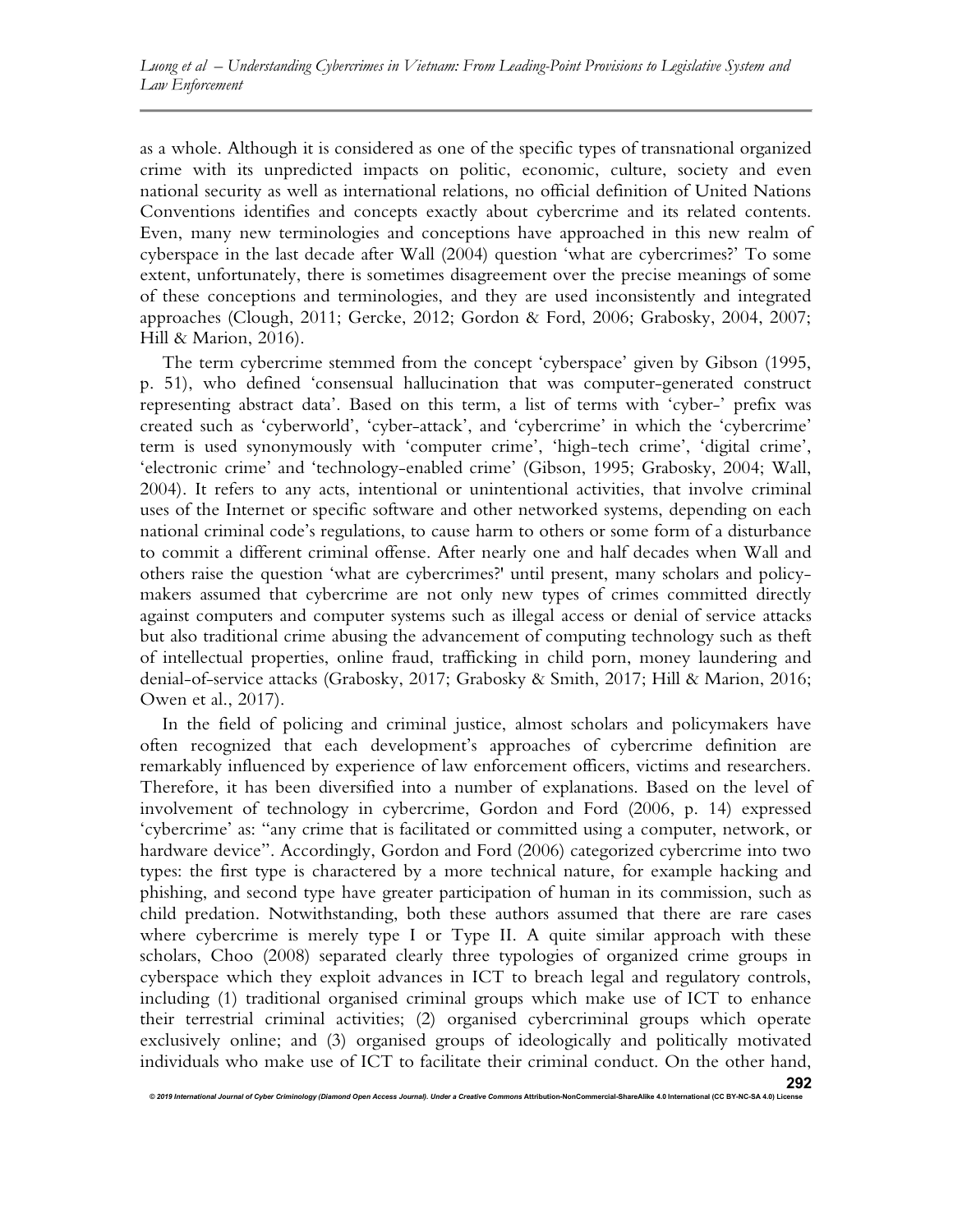

relying on the role of computers in the commission of crimes, Grabosky (2007) classified cybercrime into three categories: (1) crimes where computer is the device to commit crime such as phishing, producing and disseminating child pornography materials; (2) crimes where computers are the object of criminal conducts such as a denial of service attack; and (3) crimes where computers are related to the offence (e.g. Computers store records related to a network of drug trafficking). With a similar perspective, Clough (2011) argued that cybercrime is not a fixed definition but a descriptive term used emphasize the involvement of technology in the process of committing crime.

Again, paradoxically, though there are a number of related conceptions and its relevant understood from different views, till date there is not any common agreed definition of cybercrime. A recent publications of latest literature of scholars and policy-makers also mentions over 30 various types of offenses that fix up with the umbrella of cyber crime's approaches, including 'hacking, malware, identity theft, online fraud, credit card fraud, spamming, web and email spoofing, dating scam, cyberbullying, harassment and stalking, and distributed denial of service attacks' (Ngo & Jaishankar, 2017, p. 2). Both Ngo and Jaishankar (2017, pp. 3-4) state that there are at least three obvious reasons to lead that defining and classifying the different types of cybercrime is a salient and pertinent area of inquiry, including the role of common language to define it, the significance of a clear definition to determine the scope of research, and the effectiveness of different aspects of cybercrime to assist law enforcement and criminal justice agencies to prevent and combat it. To some extent, these reasons are likely to put the concept of cybercrime a close relationship with new norms such as 'cyber criminology' (Jaishankar, 2007), 'digital criminology' (Stratton, Powell, & Cameron, 2017), or 'virtual criminology' (Brown, 2012; Owen & Owen, 2017) which are still calling for further research, both theory and practice, in the next steps.

### 2. Two in One: Cybercrime's Features in Vietnam

Vietnam is a country with a highly increased number of users of Internet and technology. With nearly 50 million internet users (around 52% of the population), Vietnam is ranked 17th in 20 countries with the highest number of internet users in the world according to the latest ranking published in March, 2017 (Internet World Stats, 2018). Also, online public services and e-government in Vietnam have been expanded. Many public services have been conducted via the Internet such as e-tax, e-customs, import and export procedures and e-business registration. E-commerce and online payment are more and more common in Vietnam. However, the rapid boom of information technology, telecommunications and the Internet also brought about the threat of cybercrime in Vietnam. According to the Internet Security Threat Report 2018 of Symantec Cooperation, Vietnam is one of the top 10 countries affected by targeted attacks, particularly with Internet of Thing in the period of 2015-2017 (Symantec, 2018). Additionally, in the Global Security Index 2017 (GSI), which based on countries' legal, technical and organizational institutions, their educational and research capabilities, and their cooperation in information-sharing networks, the International Telecommunication Union (2017) also refers that Vietnam's cybersecurity has been ranked 101st out of 195 countries compiled by the United Nations International Telecommunication Union,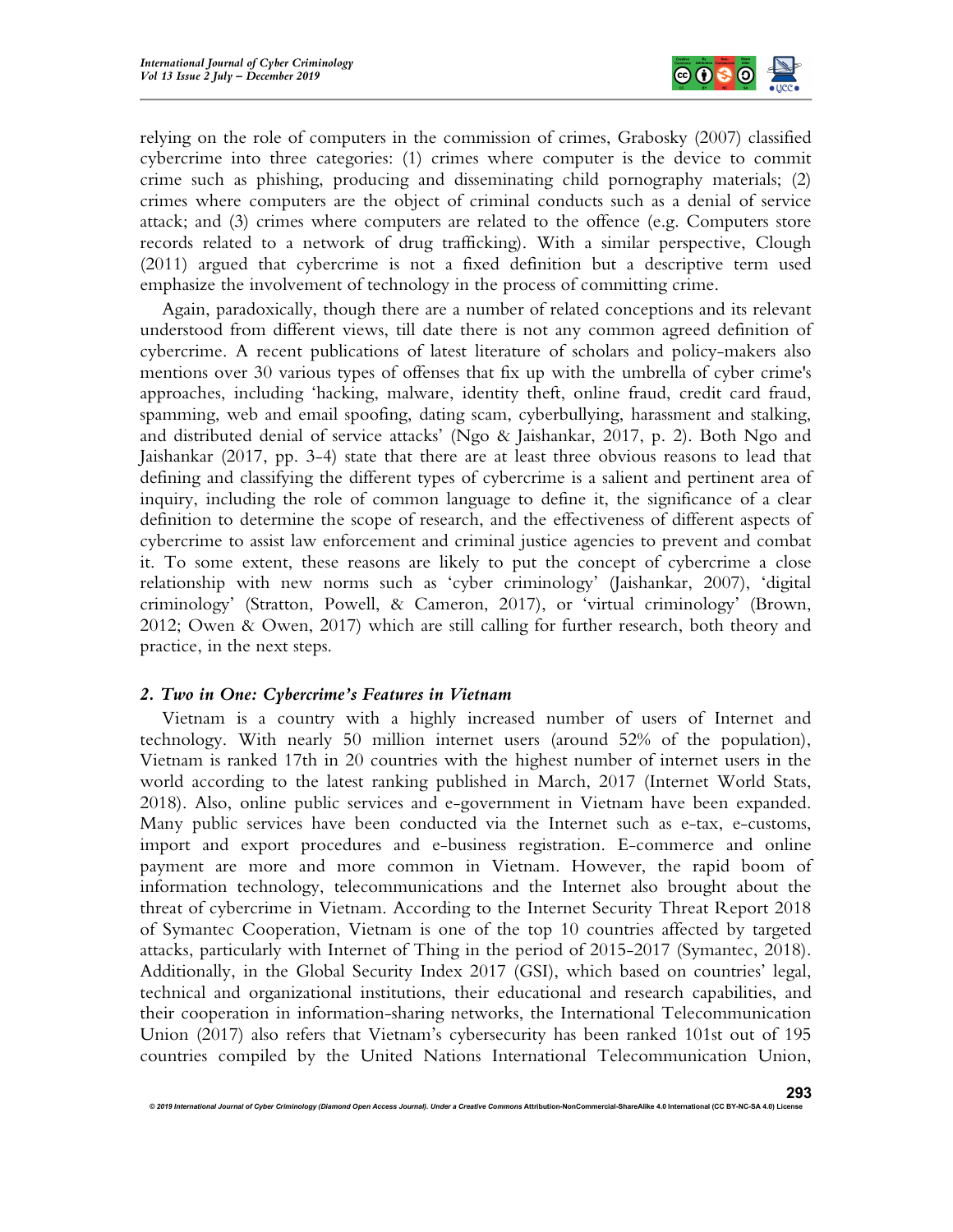Luong et al – Understanding Cybercrimes in Vietnam: From Leading-Point Provisions to Legislative System and Law Enforcement

while regional peers Singapore and Malaysia made it into the top 20 as leading countries in this field.

It is hard to calculate the number of cybercrimes occurring in fact in Vietnam due to the number of underreported cases is remarkable. Besides, Vietnam has not conducted any survey on crime at national level like the other countries such as Australia with Crime Victimization Survey conducted by the Australian Bureau of Statistics or the Crime Survey for England and Wales implemented by Kantar Public on behalf of the Office for National Statistic. All statistics on cybercrime in Vietnam produced to date are prepared by Vietnam law enforcement agencies based on the discovered cases and the arrested perpetrators as well as some particular case studies will be posed by social media alongside with authority's investigative process. Notwithstanding, most Vietnam criminologists, law enforcement agencies and other organizations have the common judgment that the situation of cybercrime in Vietnam is more and more complicated in recent years.

#### 2.1. Attacks against websites and computer system

© 2019 International Journal of Cyber Criminology (Diamond Open Access Journal). Under a Creative Comn

Attacks against websites and computer system, including direct and indirect actions, have been becoming increasingly to evolve with diverse methods and tricks in almost countries, particularly at weak infrastructure of ICT, and Vietnam is not except for example in the Southeast Asian region. The activities of virus and spy software spreading have grown with its various forms and methods. In which, spy software is sophisticatedly coded in order to avoid being detected by users. The hacker often spread virus and spy software through email, sexual website, society forums and network especially through cell phone application.

In the latest Security Intelligence Report (SIR) of the Microsoft (2017) alarmed that Vietnam belonged to the top ten countries in the world with the highest malware encounter and infection rates in the three continuous months from January to March 2017. Yet, the highest numbers of suspected botnet1 IPs, spam sending, and for dictionary attacks is also call for Vietnam's situation in the period of 2016- 2017 (Microsoft, 2018; Symantec, 2018). A Microsoft survey has found that Vietnam is among the countries most vulnerable to a mass cyber-attacks; nearly half of computers were found to contain malware. The SIR v21, or Microsoft's Security Intelligence Report volume 21, was released recently showing that 20 percent of at least 100,000 computers in Vietnam were infected with Prepscam, which is often distributed as a mountable .iso disk file containing a software installer (Microsoft, 2016). Vietnam was listed among the five countries with the highest encounter rates in the world, along with Pakistan, Indonesia, Myanmar, and Mongolia (Microsoft, 2016, 2017). Accordingly, Vietnam also was recorded as the second rank countries, lower than China, was attacked by Sigru virus which can stop some files from working correctly in Windows XP and the rest of earlier operating systems (Microsoft, 2016, pp. 79-80).

According to the Department of High Tech Crime Investigation (2017), in Vietnam, only the first 6 months of 2016, 127,630 network security incidents occurred, triple that figure of 2015. The targets of these attacks are websites and data centers of government agencies, big corporations and banks. In which, there were 8,758 phishing cases, 77,160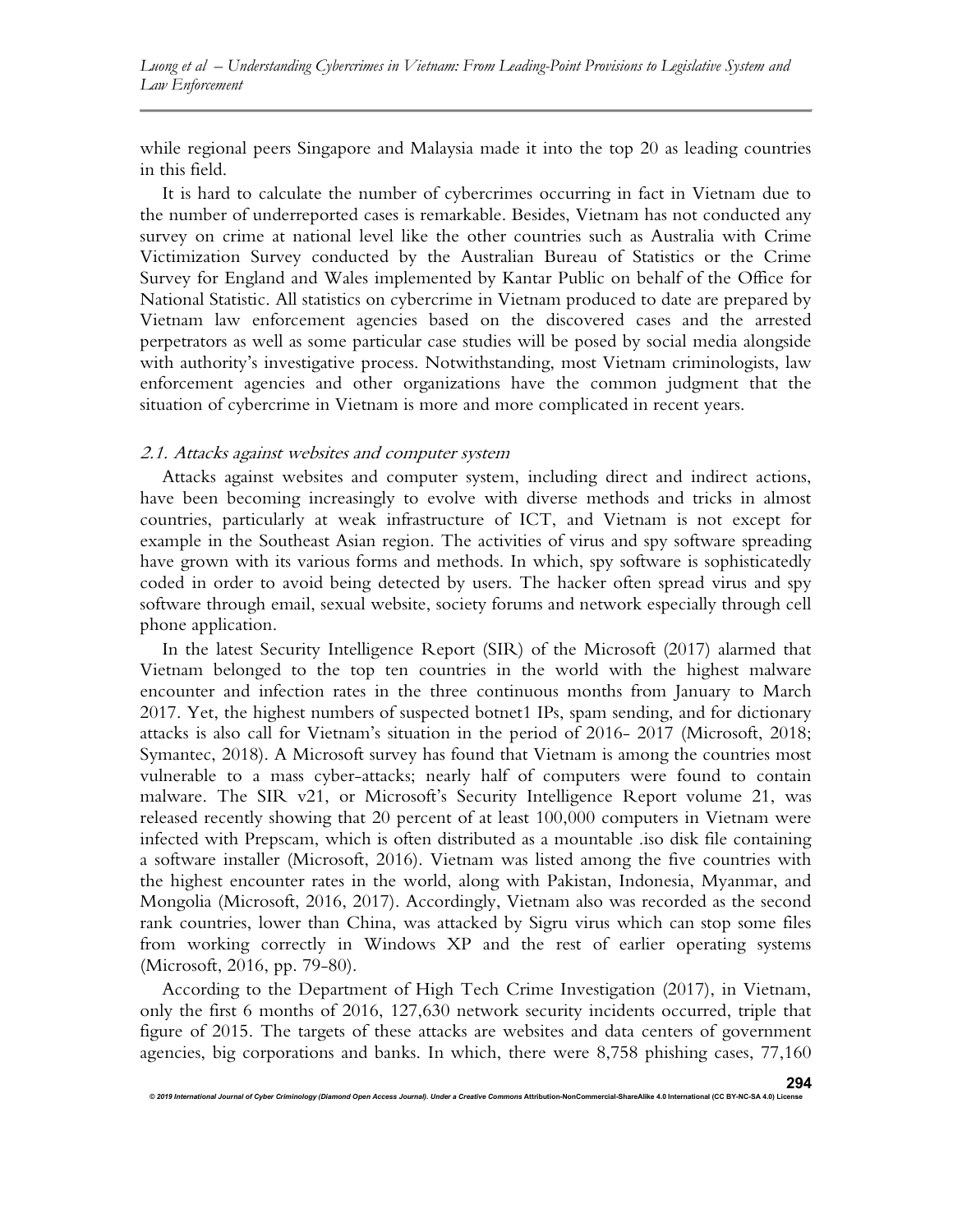

deface incidents and 41,712 cases related to malware and at least there were 3225 websites in Vietnam hacked, including 331 websites of education and 177 websites of government agencies. As Hill and Marion (2016, p. 11) argue that each cyber-related criminal is different types and also has a different motivation for his or her illegal activities in the reality to 'commit crimes on the Internet to achieve many goals'. To some extent, in these Vietnam's cases, the purpose of network attacks is to steal, modify and delete valuable data, change the interface of the websites or make the websites overloaded. In additional, in some sensitive cases, 'black-hat hackers' utilized cyberspace to attack national security or civil administrative system with the purpose for implementing their political motivations as a way to get attention for their cause, show their pathways for a particular cause, raise donations, or persuade society to involve their group (Broadhurst & Chang, 2012; Chang, 2017; Choo, 2008; Hill & Marion, 2016; Owen et al., 2017). Especially, the information systems of the two biggest airports of Vietnam, Noi Bai and Tan Son Nhat airports were hacked in 2016. The Civil Aviation Administration of Vietnam reported several attacks, supposedly from 1937cn team, on these two Vietnam airports within the same day (Balduzzi, Flores, Gu, & Maggi, 2018). The IT system for the check-ins of Vietnam Airlines at Tan Son Nhat International Airport was attacked and stopped working. The deface page, which was the same page used on the Vietnam Airlines website, replaced the flight information screens at Noi Bai International Airport by a picture with words insulting Viet Nam and the Philippines regarding the East Sea dispute. The website was recovered at 5.10pm, but a huge amount of private information of the customers was stolen and made public on the Internet and even, the attack caused the delay of 100 flights, affecting thousands of passengers (Balduzzi et al., 2018, p. 48).

# 2.2. Identity-related Crimes

Alongside with practical target attacked by 'black-hat hacker' on hardware system and its related infrastructures, Vietnam has also been facing to become a potential market of high-tech offenders to use the Internet and its social websites to commit identity-related crimes. In fact, Vietnam has witnessed the boom of identity crime in recent years with the nature and scope of modus operandi more complicated and sophisticated. Identity theft and trading credit card information on underground forums to make counterfeit card and buy goods from online store has increased in recent years. The weakness and looseness to control and manage ICT system, particularly in mobile phone's numbers, are identified as one of the main causes to lead difficulties and barriers to ensure private information. Buyers only need to spend about 1 million VND (around USD 50) to purchase a list of 1500 names, addresses and mobile numbers of clients of Mobifone, Vinaphone and Viettel mobile networks (Duc, 2014; Giam, 2014). In addition, a lot of foreigners entered Vietnam with intent to commit identity fraud and they brought equipment to produce fake credit cards and personal information they had stolen to make payment via wireless EFTPOS machines or withdraw money directly (Duc, 2014; Van, Uyen, & Phuong, 2015). One of the new and complex tricks in the payment process is to make a website, send a phishing link to victims then illegally acquire banking account and transfer money to accounts of the perpetrators (Department of High Tech Crime Investigation, 2017). Cybercriminals also exploit vulnerabilities in the banking system to conduct a lot of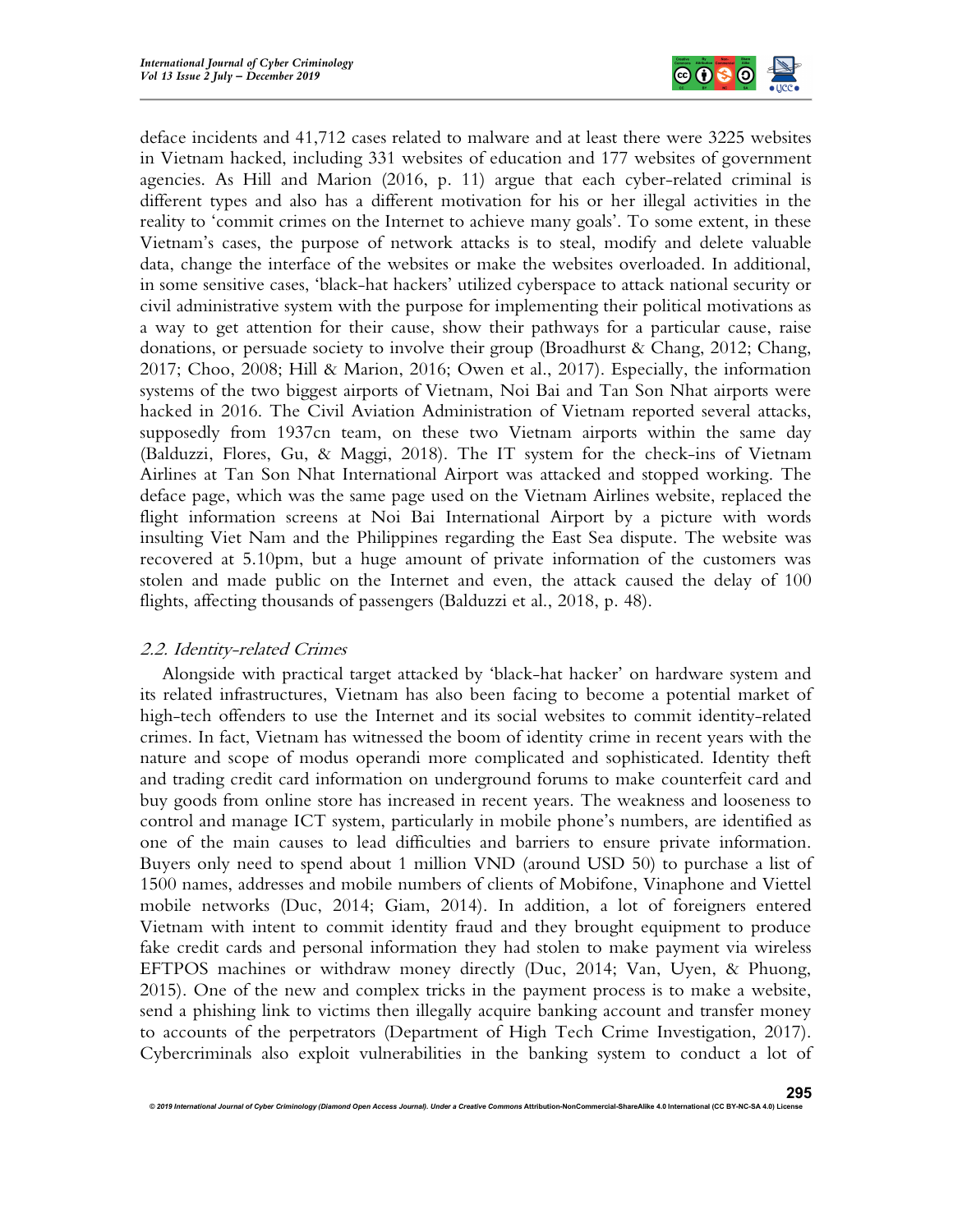transactions at the same time through Internet banking systems to appropriate money (Anh, 2014; Van et al., 2015). Accordingly, they created fake websites with the interface and the domain name similar to the real bank website, but containing viruses, malware with a view to appropriate account information of customers (Candice, 2017; Van et al., 2015). Criminals also have the ability to listen to voice calls, hack camera systems to steal personal information, especially social network accounts and bank accounts (Department of High Tech Crime Investigation, 2017).

Currently, online fraud is one of the common cybercrime types in Vietnam. According to official documents of anti-cybercrime police force, in recent time, a number of foreigners colluded with Vietnamese offenders with the purpose for making phone calls to victims and cheat them to transfer money to their bank account (Department of High Tech Crime Investigation, 2018). In particular, perpetrators designed e-commerce websites for illegal business, such as advertising discounted goods but sending inferior goods or smuggled or prohibited goods in order to gain profits. Some fraudsters pretend to be foreigners to make friends with victims and additionally, they make victims believe that they will send gifts to them and ask them to pay tax to complete the custom procedures (Duc, 2014; Nghia & Binh, 2014). Of course, however, after receiving money from victims, the fraudsters are out of communication with victims. Other fraudsters set up email accounts like the emails of business partners of targeted companies and send emails requesting the companies transfer money under the business contract to their perpetrators' accounts (Danh & Arun, 2018).

#### 2.3. Others?

The status of illegal gambling, especially football betting, continues to take place publicly in various forms. Particularly, overseas bankers often hook up with Vietnamese gangs to build large gambling networks for both Vietnamese and foreigners, which it is estimated that millions of dollars flowing abroad through gambling activities every day. The illegal trading of online games has increased with turnover reaching trillions VND. Currently, there are over 500 online games released in the Vietnam market, of which more than 200 online games are operating illegally (Department of High Tech Crime Investigation, 2018). In particular, in the few recent years, online gambling activities are more and more complicated under many forms via colluding among local and foreigners to make an online network. According to LEAs of Vietnam, there are many Vietnamese individuals cooperate with their foreign conspiracies to set up gambling websites to attract gamblers to involve a number of illegal games (Department of High Tech Crime Investigation, 2018; VNS, 2018). In fact, during the recent one decade, when Vietnam became a potential investment's target to develop economically, many foreign criminals have entered Vietnam under cover of various backgrounds such as investors, businessman, tourists, and students, operating mostly in economic hugs, metropolitan cities, and border provinces. Among those offenders are come not only from the Southeast Asian region but also involving African criminals, namely Nigeria, Congo, Ghana, Cameroon, and South Africa (VLLF, 2018).

296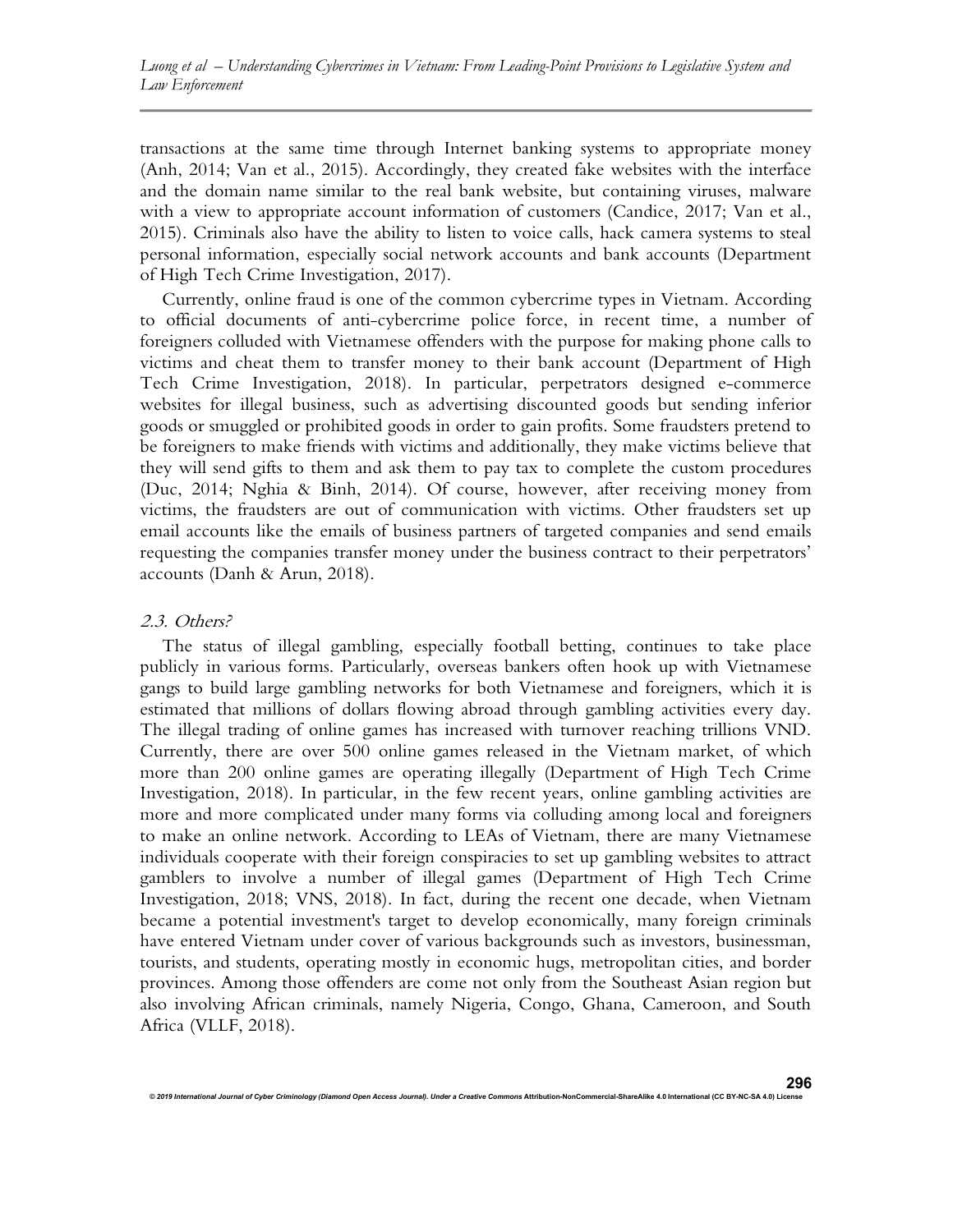

Regarding illegal gambling online activities, Vietnam Police have blocked almost hundreds of gambling websites, detected and investigated many cases, operations as well as arrested a lot of gamblers (Asian Times Staff, 2018a; VNS, 2018). However, lacking international legal framework, especially bilateral treaties in mutual legal assistance and extradition between Vietnam and their partners and consequently, in many cases, cooperating to track down fugitives and to arrest perpetrators is not successful or even cannot be applied (Department of High Tech Crime Investigation, 2018; VLLF, 2018). The various criminal's backgrounds include foreigners and law enforcement officers to lead the complications, difficulties and barriers in the process of investigation of authorities. The most typical case to prove this concern was investigated successfully by Phu Tho Provincial Police Department and Ministry of Public Security in last year when they dismantled the most prominent online gambling syndicate, worth the US \$426.3 million, and prosecuted at least 92 people to court, whose faced a total of seven criminal offences under the 2017 Criminal Code of Vietnam, namely organizing gambling activities and purchasing fake invoices to money laundering, bribing and abuse of power (Ba, 2018; VNS, 2018). According to investigators, this ring on web portals Rikvip/Tip.club had established an extensive network of 25 'tier 1 agencies' and nearly 5,900 'tier 2 agencies' with approximately 43 million account users since being operated in mid-2015 (Ba, 2018; Department of High Tech Crime Investigation, 2018). Sadly, among those offenders, there are two senior police officers in the field of anti-cybercrime criminal investigation to involve and corrupt in this online gambling ring, whose sentenced to 9 and 10 years in prison (AFP, 2018; Asian Times Staff, 2018b; Department of High Tech Crime Investigation, 2018; Khanh, 2018).

In addition, the dissemination of pornography, prostitution advertisement, sensitive photos to humiliate victims tend to increase. The pornography websites have attracted hundreds of thousands of visitors daily. Particularly, there has been the spread of child pornography through social networks by Vietnamese people. Furthermore, copyright infringement is becoming a major concern and even, Vietnam is one of the countries with high infringement rates in the world (U.S. Department of State, 2017).

It is clear that cybercrime in Vietnam has been growing rapidly in various forms with a large number of serious cases occurred in recent years. It has been causing devastating damages to the Vietnam government, enterprises and people. Especially, Vietnam has gradually become a choice of transnational cyber criminals when they intend to commit cybercrime.

### 3. Vietnam's Responses to tackle Cybercrimes

To confront this complicated situation of cybercrime in Vietnam, Vietnam Communist Party and Vietnam government have issued directives to mobilize the power of all political system in the fight against cybercrime. To implement the policy on cybercrime, the Ministry of Public Security (MPS), the main body in charge of crime prevention and suppression in Vietnam, has conducts many appropriate measures to prevent, detect and suppress cybercrime in Vietnam. However, there have not been any research projects or academic papers analysing comprehensively the trends of cybercrime in Vietnam, laws on cybercrime and how laws on cybercrime have been implemented by the MPS. Thus,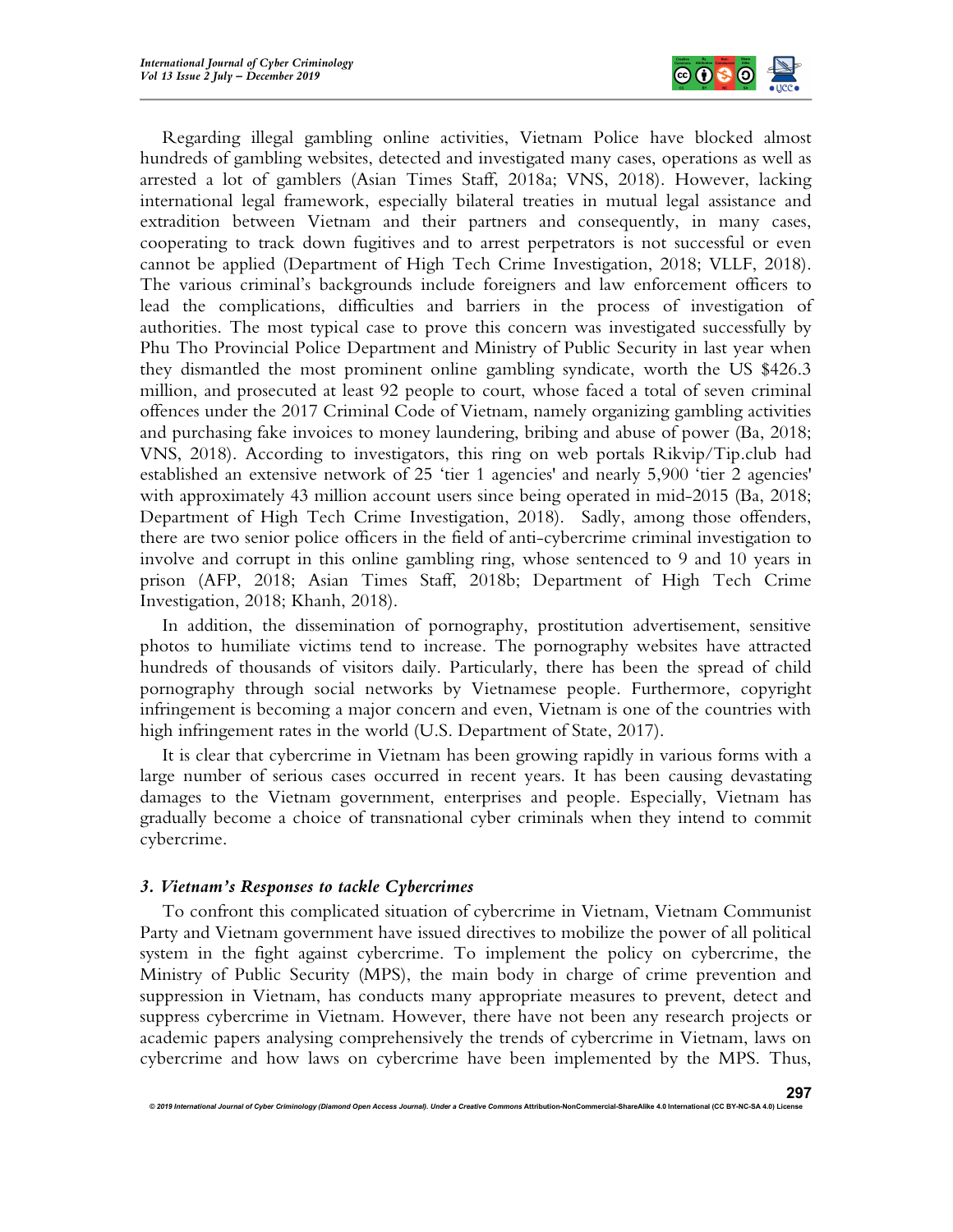there is a room for such this paper to provide a better overview on the work of combating cybercrime in Vietnam. Since then, some recommendations can be given to improve this work in the future.

### a. Leading-Point Provisions

As one part of institutional society of communist countries, according to current constitution of Vietnam, the Vietnamese Communist Party (VCP) is the highest-ranking leading sector and impact on all field and subject. Accordingly, VCP also orient and regulate most activities, structure, and responsibilities of public security's forces to protect national security and maintain social order, including ensuring safety on cyberspace. Indeed, the problem of cybercrime has received attention from the Politburo and the Central Committee of the VCP since early years of 21st century. On 22nd October 2010, the Politburo of the VCP issued the instruction number 48-CT/TW on "Enhancing the Party's leading position in the work of combating crime in new era". Under the direction of the VCP, the Government also issued the document to direct the work of combating cybercrime at national level. On 10th June 2011, Vietnam Prime Minister Nguyen Tan Dung signed Directive Number 897/CT-TTg dated 10th June 2011 on "implementing measures to ensure cybersecurity". The Directive required all Ministries and bodies of the Government, provinces and cities to take all appropriate measures to prevent virus and malicious programs and protect the information system. Besides that, to enhance the work of protecting online safety, on 16th September 2013, Secretariat of the VCP's Central Committee issued the Direction number 28-CT/TW with the purpose for developing and publishing law on information safety and guiding documents in the direction of responsibility for ensuring the safety of information for organizations or individuals as well as dealing to information security violations. Among of authorities, the importance of the duties of combating cybercrime were emphasized to public security's agencies. In order to have a more powerful policy on cybercrime, on 7th April 2014, Prime Minister issued Decree number 25/2014/NĐ-CP to prescribe the Prevention and Combat of Cybercrimes and Other Law Violations Involving High Technology. In which, Article 5 of the Decree set out the policy of government on cybercrime and other violations using technology. Accordingly, Vietnam's authorities will focus on:

1. To invest special-use modem technical equipment and facilities and mobilize scientific and technological potential for specialized agencies to fulfil the tasks of preventing and combating crimes and other law violations involving high technology.

2. To prioritize the selection of officers and attract specialists excellent at information and telecommunications technologies to serve the prevention and combat of crimes and other law violations involving high technology; to provide training and retraining for specialized officers to improve their professional qualifications, legal knowledge, foreign language, knowledge about and skills of using hi-tech means and equipment; to appoint officers who satisfy criteria of political and moral qualities and professional qualifications for domestic and overseas training in the prevention and combat of crimes and other law violations involving high technology.

© 2019 International Journal of Cyber Criminology (Diamond Open Access Journal). Under a Creative Commons Attribution-NonCommercial-ShareAlike 4.0 International (CC BY-NC-SA 4.0) L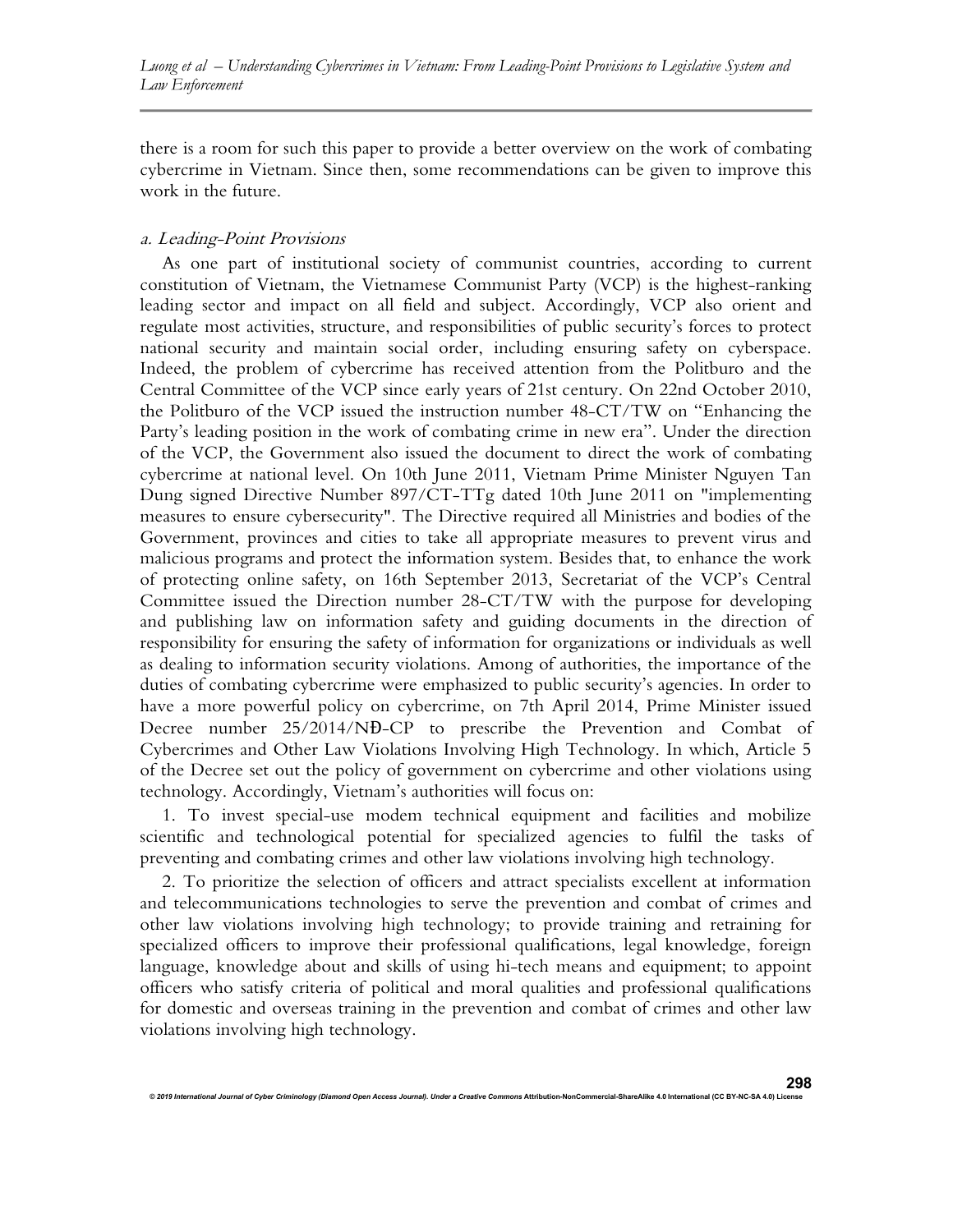

3. To ensure funds for the prevention and combat of crimes and other law violations involving high technology

The Decree stipulates responsibilities of agencies, organizations, enterprises and individuals in the prevention and combat of cybercrime such as the MPS, the Ministry of National Defense, the Ministry of Justice, the Ministry of Information and Communications and other relevant agencies. In which, the MPS assumes the prime responsibility for, and coordinates with related ministries and sectors in, assisting the Government in organizing, monitoring, directing and guiding the prevention and combat of crimes and other law violations involving high technology (Article 18). The Decree marked an important step in the development of policy on cybercrime.

# b. Legislative reflections

As compared to other traditional types of crime such as burglaries, murders, and drugrelated crime, 'cybercrime' is relatively a newer concept in Vietnam. It has been mentioned by scholars and lawyers especially since 1997 when Vietnam established its first Internet service provider. During 1990s, as the crimes related to online activities started emerging resulting in the need to create a criminal code to address these activities, Vietnam added "Cybercrime" as one of the crimes in its Criminal codes. The Criminal Code No. 15/1999/QH10 or Criminal Code of Vietnam 1999 (CCV) that was passed by Vietnam National Assembly on 21st December 1999 criminalized some types of cybercrime for the first time.<sup>7</sup> Although there was a number of practical gaps in meaning and its related application in term of cyber offences at that time, it is noted that these articles were mechanically inherited from Russian laws by Vietnamese lawmakers (Anh, 2014). As a result, these articles were so vague and ambiguous that there was no case prosecuted under these articles between 1999 and 2008 (Duc, 2014; Giam, 2014). Therefore, on 19th June 2009, law 37/2009/QH12 passed to amend and supplement the 1999 CCV. The new law slightly amended the contents of these three articles and added two new articles related to cybercrime.<sup>8</sup>

- Article 225. Breaching regulations on operating, exploiting and using computer networks.
- Article 226. Illegally using information in computer networks

- Article 224. Spreading computer viruses and programs with a feature of harming the operation of computer networks, telecommunications networks, Internet and digital devices Article 225. Obstructing or disordering the operation of computer networks, telecommunications networks, Internet and digital devices
- Article 226. Illegally uploading information onto or using information on computer
- Article 226a. Illegally accessing computer networks, telecommunications networks, Internet or digital devices of other persons.
- Article 226b. Using computer networks, telecommunications networks, Internet or digital devices to appropriate property.

<sup>7</sup> In which, three articles of Chapter XIX on 'Crimes of Infringement upon Public Safety' mentioned criminal activities related to computers:

Article 224. Creating and spreading, scattering electronic virus programs,

<sup>&</sup>lt;sup>8</sup> Thus, Criminal Code 1999 (amended and supplemented in 2009) had 5 articles on cybercrime including: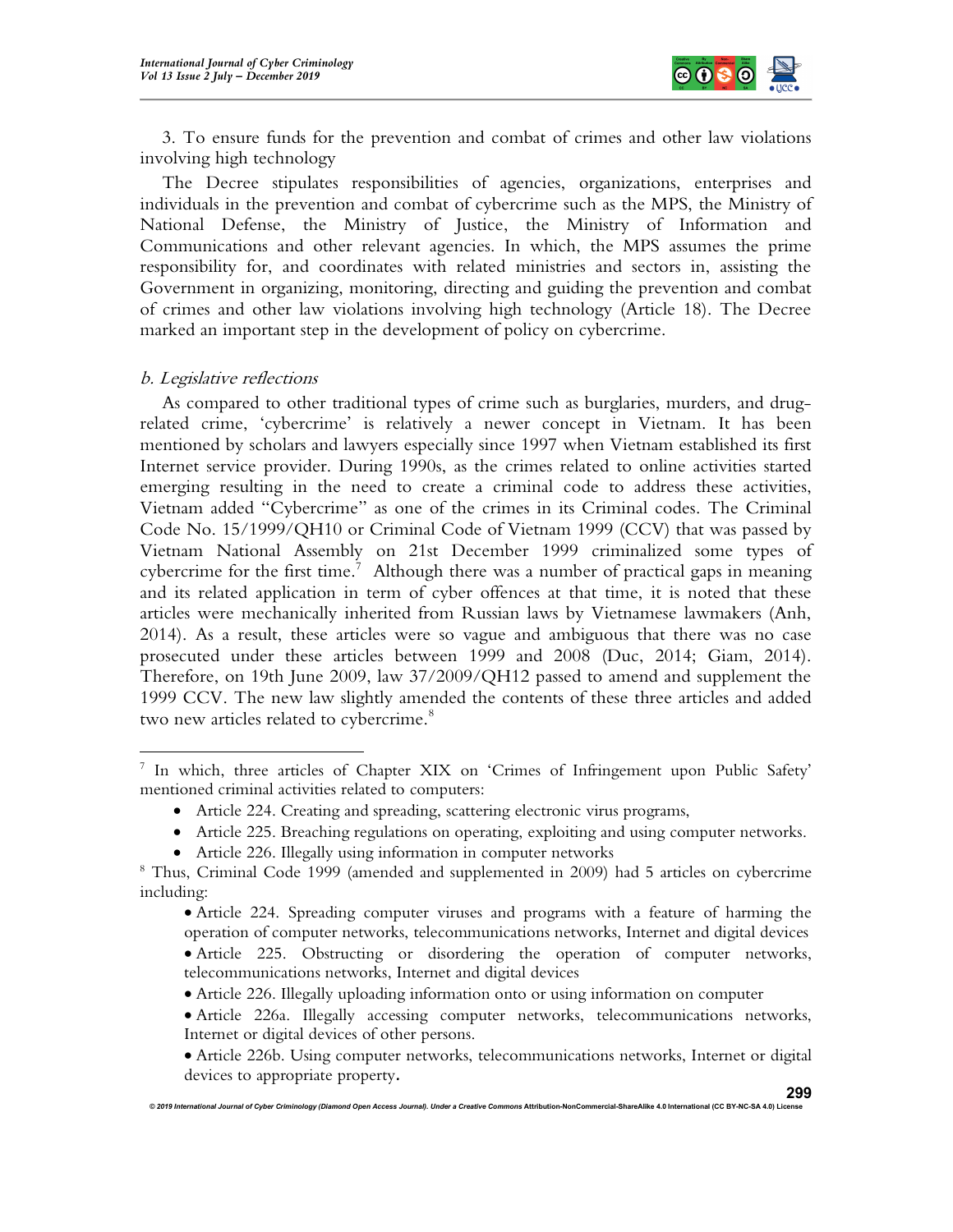Law 37/2009/QH12 made the three articles 224, 225 and 226 much stronger over its original version by supplementing the 'objectivity' of crime including computer networks, telecommunication networks, internet and digital devices; the addition of specific criminal conducts as well as the element of damages. The Articles 226a and 226b were also added to deal with the appearance of new modus operandi of cybercrime at that time. These five provisions set the base for investigation, prosecution and trial against hundreds of cybercrime cases from 2009 to 2017 (Department of High-Tech Crime Investigation, 2018). However, the disparities were confirmed as many Vietnamese criminologists and law enforcement officers stated that the implementation of this law had such serious loopholes that if their enforcement solely rely on it, a good percentage of cybercrime cases cannot be investigated and prosecuted properly (Anh, 2014). Indeed, the majority of cybercrime cases (80%) were prosecuted only under 226b; some cases were prosecuted under 226a (Department of High Tech Crime Investigation, 2017; Internet World Stats, 2018). There were no cases prosecuted under the Articles 224 through 226 although harmful activities such as spreading virus and denial of service attacks occurred more and more seriously. The main reason for this situation is that these articles considered the seriousness of damages caused by cybercrime as a compulsory factor to accuse criminals, but the investigation agencies struggled to detect the exact costs of the crimes. As a result, a large number of cybercriminals fell outside the scope of prosecution.

In order to solve this problem, during 2012, Joint Circular number 10/2012/TTLT-BCA-BQP-BTP-BTT&TT-VKSNDTC-TANDTC was combined by Ministry of Public Security (MPS), Ministry of Defence, Ministry of Justice, Ministry of Information and Communications, Supreme Procuracy and Supreme Court refer and guide the application of provisions on crime involving information technology and telecommunications. Accordingly, this Joint Circular provided explanation for some contents of the articles such as 'harmful computer program', 'digital data', 'computer network', 'causing serious consequences' and 'earning huge illegal profit'. In fact, to some extent, it partly addressed some problems of the 1999 CCV (amended and supplemented in 2009) but it is precedence in the 2015 CCV.

On 27th November 2015, Criminal Code No. 100/2015/QH13 or CCV 2015 was passed by the Vietnam National Assembly to substitute for the Criminal Code 1999 (amended and supplemented in 2009). This law with the highest number of provisions related cybercrime addressed various acts of illegal online and computer-related criminal activities and endeavoured to criminalise most of the cybercriminal activities, which affected Vietnam in recent years. It was supposed to come into force from 1st July 2016 to replace the 1999 CCV (amended and supplemented in  $2009$ ). However, prior to that

 Article 286. Spreading software programs harmful for computer networks, telecommunications networks, or electronic devices

<sup>&</sup>lt;sup>9</sup> Ten articles on cybercrime was set by the 2015 CCV including:

Article 285. Manufacturing, trading, exchanging, giving instruments, equipment, software serving illegal purposes

Article 287. Obstruction or disturbance of computer networks, telecommunications networks, or electronic devices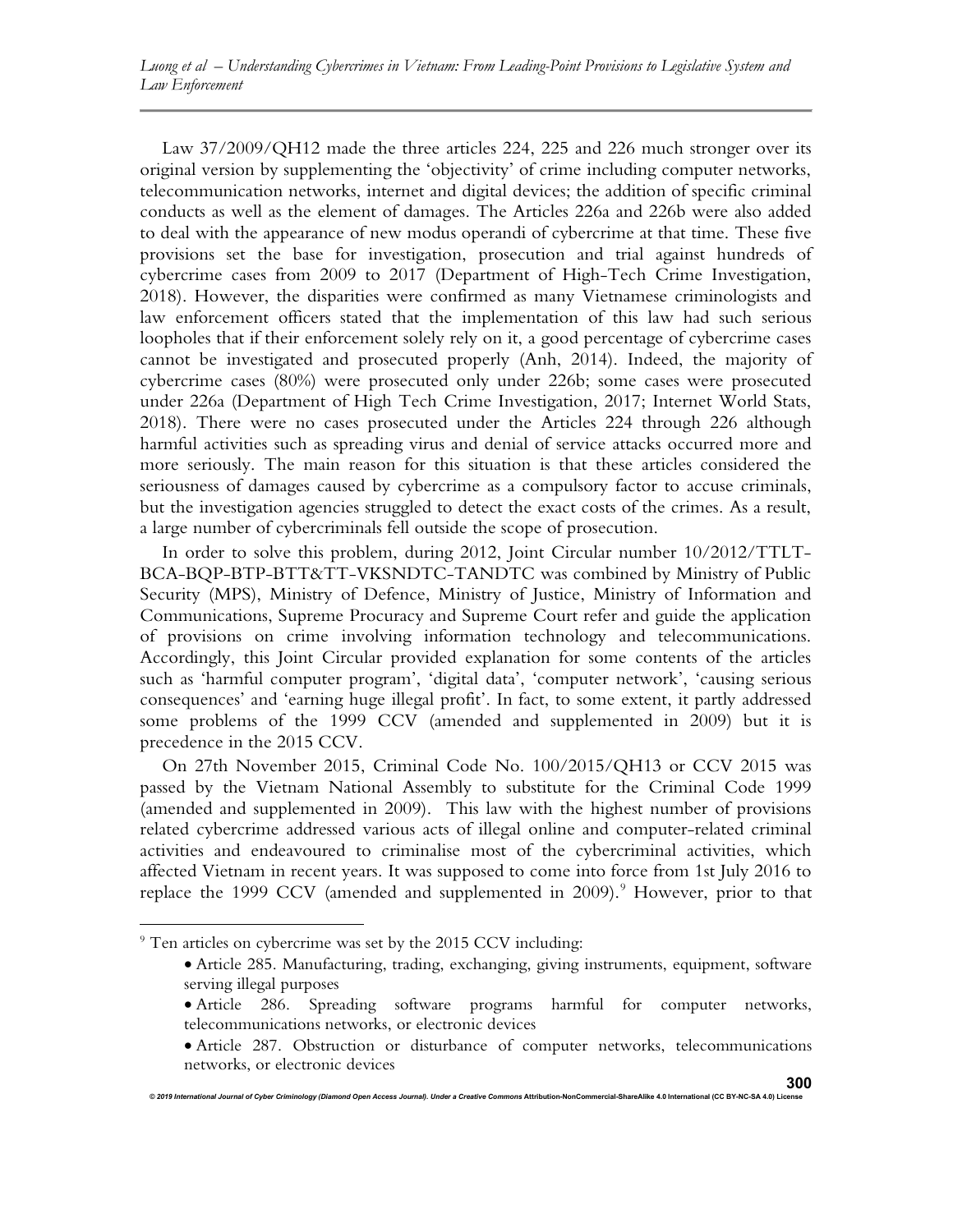

many mistakes were detected and the implementation of CCV 2015 was not determined until the National Assembly finished the revision of this criminal code again. On 20th June 2017, Law No. 12/2017/QH14 on Amending and Supplementing Some Provisions of the 2015 CCV passed and it set to go into effect in 1st January 2018 as the starting date of this Code. The new law abolished Article 292 as it was strongly criticised for discouraging start-up companies that conduct online business. However, this law did not change the content of any other nine articles.

In the 2015 CCV contains two distinguished parts, namely General Provisions and Criminal Offences. 'General Provisions' include general definitions, criteria for exemptions from criminal responsibility and sentencing guidelines; meanwhile, 'Criminal Offences' section is divided into chapters pertaining to the criminal objects of offenses. In other words, each chapter stipulates offense-causing damages to a type of criminal object that is protected by the Constitution and Vietnam Laws. For instances, Chapter XIII focuses on offenses against national security; Chapter XIV describes offenses against a person and one's reputation. Offenses related to cyberspace are specified in the Section 2 "Offences against regulations on information technology and telecommunications network" of Chapter XXI "Offences against regulations on information technology and telecommunications network". Although the 2015 CCV represents as a big leap towards the fight against cybercrime in Vietnam, but whether or not it is strong enough to deal with the fast-growing threat of cybercrime and what should be done to make it more robust in preventing cybercrime is still questionable. However, the response to this quest cannot be achieved only by exploring cybercrime and its legality within Vietnam region till cybercrime terminologies and aspects pertaining to cybercrime are not scrutinised with international standards. Such comparison is necessary to get some insight about any possible gaps in Vietnamese literature relating to cybercrime and connected facets, based on which some future recommendations can be made to improve the detection and control of cybercrime in Vietnam.

Article 294. Deliberate harmful interference of radio frequencies

Article 288. Illegal provision or use of information on computer networks or telecommunications networks

Article 289. Illegal infiltration into the computer network, telecommunications network, or electronic device of another person

Article 290. Appropriation of property using a computer network, telecommunications network, or electronic device

Article 291. Illegal collection, storage, exchanging, trading, publishing of information about bank accounts

Article 292. Illegal provision of services on computer network or telecommunications network

Article 293. Illegal use of radio frequencies dedicated to emergency services, safety services, search and rescue, or national defence and security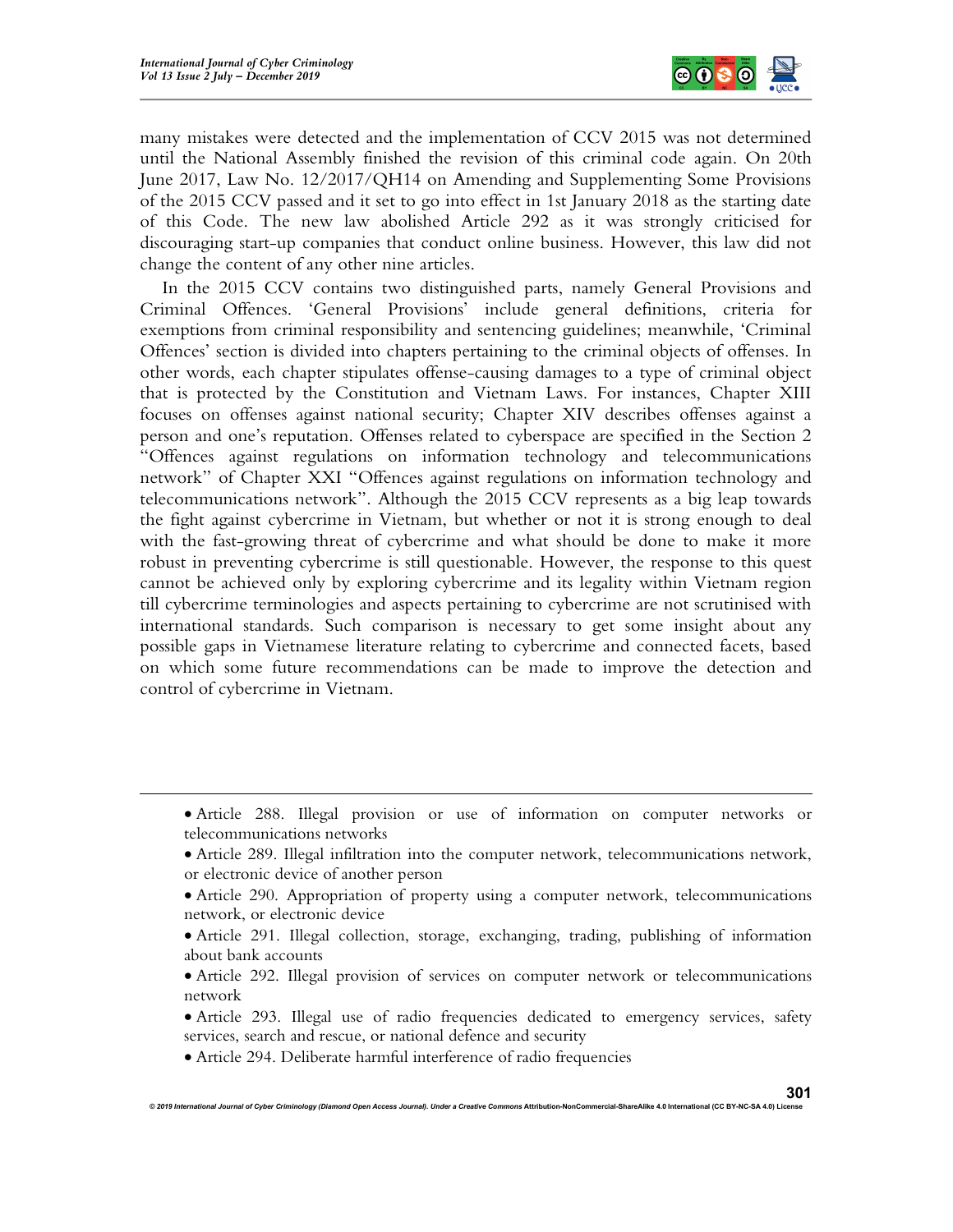#### c. Law enforcement's responses

Under the direction and management of VCP and Government, all appropriate measures have been conducted to deal with the growing threat of cybercrime by the Ministry of Public Security (MPS). To some extent, based on current regulations and official information, this section will analyse the work of law enforcement against cybercrime with three pillar fields: deployment of task force, prevention and investigation, and international relations. By doing this, our presentation will provide the detail of structure, function, and cooperation of Vietnam's counter high-tech crimes police forces at the time.

#### (i). Establishment of the specialized units

According to Article 4 of Law on the People's Public Security forces number 73/2014/QH13, dated 27th November 2014, the MPS is the body in charge of "protecting the national security, ensuring social order and safety, fighting against crimes". It has specialized standpoints and thoughts of VCP in the Direction number 28-CT/TW (2013), referring the dominated role of public security's agencies to ensure information security and detect any cyber-related crimes. In other words, thus, the MPS is the main actor taking responsibility of preventing and suppressing cybercrime in Vietnam.

Before 2010, there had not been specialized units in charge of combating cybercrime in MPS. This duty had been performed by police units on criminal investigation on economic-related crime police forces. The leaders of MPS recognized that such organizational structure was not strong enough to face with the rapid growth of cybercrime in Vietnam. Therefore, on 4th February 2010, Minister of MPS decided to establish the Department of High-Tech Crime Investigation (DHTCI) under the General Department of Police. This decision marks an important milestone in the fight against cybercrime in Vietnam. The DHTCI is assigned the task of preventing and investigating cybercrime at the national level and also representatives of MPS and Vietnam's government to involve into the Southeast Asian region's forum to prevent and combat cybercrime. To establish police units on cybercrime at the local level, the MPS decided that police teams on cybercrime would be established as part of police divisions which belong to criminal investigation on economic-related crime police force in 31 out of 63 provinces/cities in Vietnam (Department of High Tech Crime Investigation, 2018). Alongside with police forces in DHTCI's field, facing to serious cybersecurity's attacks, particularly in fake news relating standpoints and policies of VCP and Government, in 2014, one independent department in security forces has also established to manage and control information system security and cybersecurity related to sovereignty. However, the same other countries in the Southeast Asia, between cybercrime and cybersecurity are interactions with a number of threats to impact on cyberspace and social order, therefore, in 2018, two above departments merged into department of cybersecurity and high-tech crime prevention police (Department of High Tech Crime Investigation, 2018).

Generally speaking, the specialized force combating cybercrime has been formed from central level to local level since 2010. This improvement in organizational structure has

© 2019 International Journal of Cyber Criminology (Diamond Open Access Journal). Under a Creative Con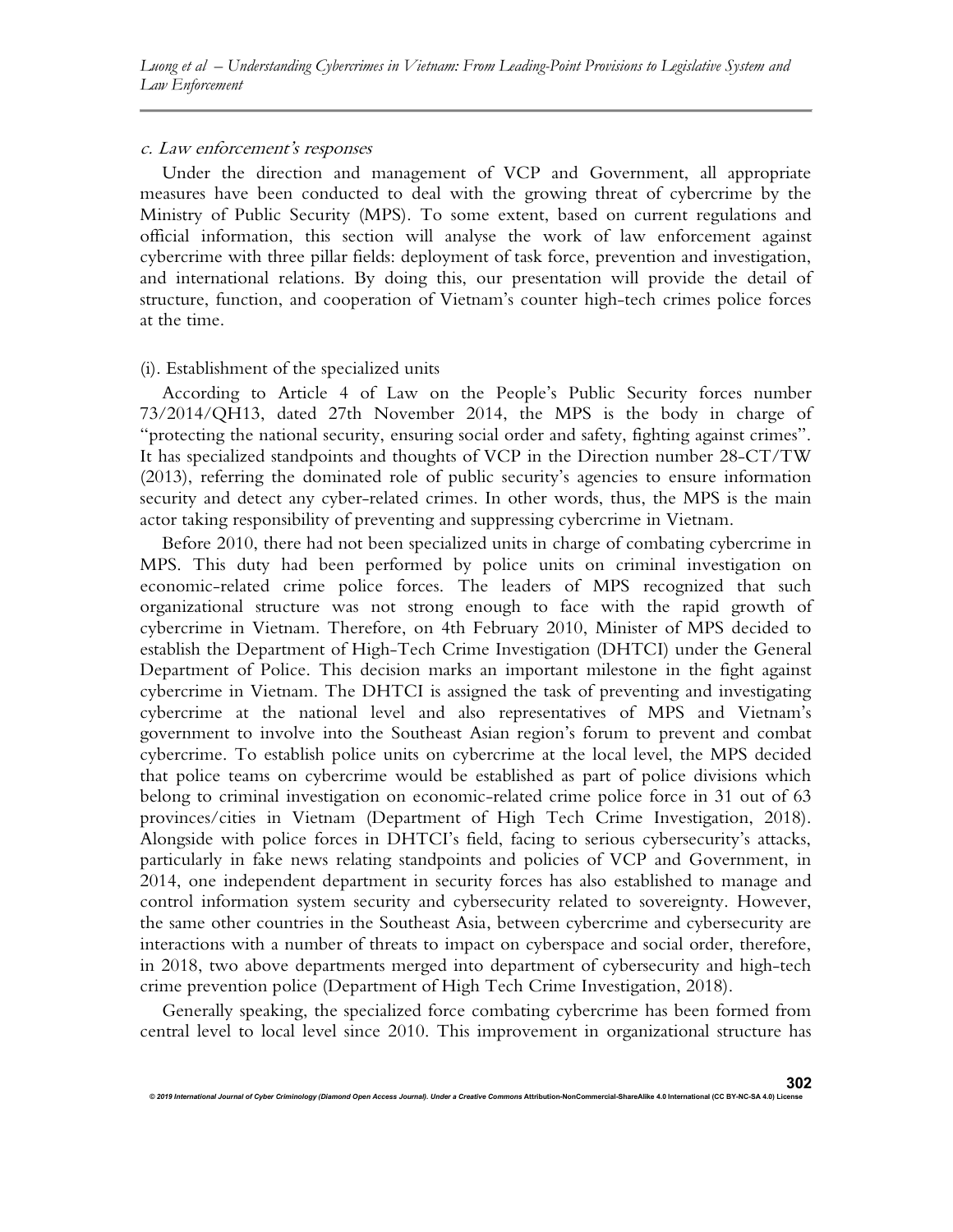

brought the remarkable results of combating cybercrime investigation that will be presented in next section.

#### (ii). Cybercrime prevention and investigation

In term of prevention, the DHTCI has advised a lot of agencies, organizations and enterprises of measures to protect the security and safety of important database systems. The DHTCI has actively cooperated with news agencies, social media to propagandize the new tricks of cybercriminals. Also, they have promoted "The Movement of the Entire Population to Participate in the Protection of National Security" in order to raise awareness of people and encourage them to actively provide intelligence about cybercrime (Nghia & Binh, 2014). In 2015, the DHTCI received information about hundreds of incidents via its hotline. It also instructed citizens how to prevent, handle and report cybercrime to the competent authorities when approaching to social networks, online games and the trend of shifting social aspects of social life into cyberspaces.

In term of investigation, DHTCI has put unlimited effort to carry out all professional measures to discover and investigate cybercrime cases. Since 2010, the DHTCI has discovered and verified 1,295 cases related to using technology to commit crime, arrested 1,640 subjects, seized hundreds of billions VND and many exhibits in cybercrime cases (Department of High Tech Crime Investigation, 2017). Hundreds of operations and plans have been conducted to dismantle cybercriminal networks, particularly with professional activities to combat networks of illegal gambling on the internet, in which the DHTCI prevented gamblers from 1,450 websites and diverted over two million attempts to access these websites (Department of High Tech Crime Investigation, 2017). In observation Cybercrime and Cybersecurity in ASEAN of Chang (2017), the author considered that Vietnam had witnessed the boom of identity crime in recent years with the nature and scope of modus operandi more complicated and sophisticated. Particularly, fraudulent activities on the Internet to appropriating properties such as identity theft and trading credit card information on underground forums to make a counterfeit card and buy goods from an online store has increased in recent years (Asian Times Staff, 2018a; VNS, 2018).

Some recent evidences of the Department of High Tech Crime Investigation (2018) pointed out some transnational crime's groups were created by many foreigners collude with Vietnamese offenders to utilize phone calls to victims and cheat them to transfer money to their bank account. In particular, perpetrators designed e-commerce websites for illegal business, such as advertising discounted goods but sending inferior products or smuggled or prohibited goods to gain profits (Duc, 2014; Nghia & Binh, 2014). To do this, the offenders often change their modus operandi to avoid being detected by LEAs via setting up a counterfeiting Website of enterprises to swindle and appropriate money from customers when they charge money by prepaid cards; purchasing online but no goods delivery or delivering bad quality goods (Duc, 2014; Nghia & Binh, 2014; VNS, 2018). By doing this, they can steal and acquire information on credit card holders to draw out money, online purchase air-tickets, goods or online services payment. One of the complicated cases of this cybercrime's type was dismantled by cooperating and collaborating among 52 out of 63 provincial police department to address at least 12 fraudsters, who scammed over 560 victims to appropriate a total of US\$1.8 million (Asian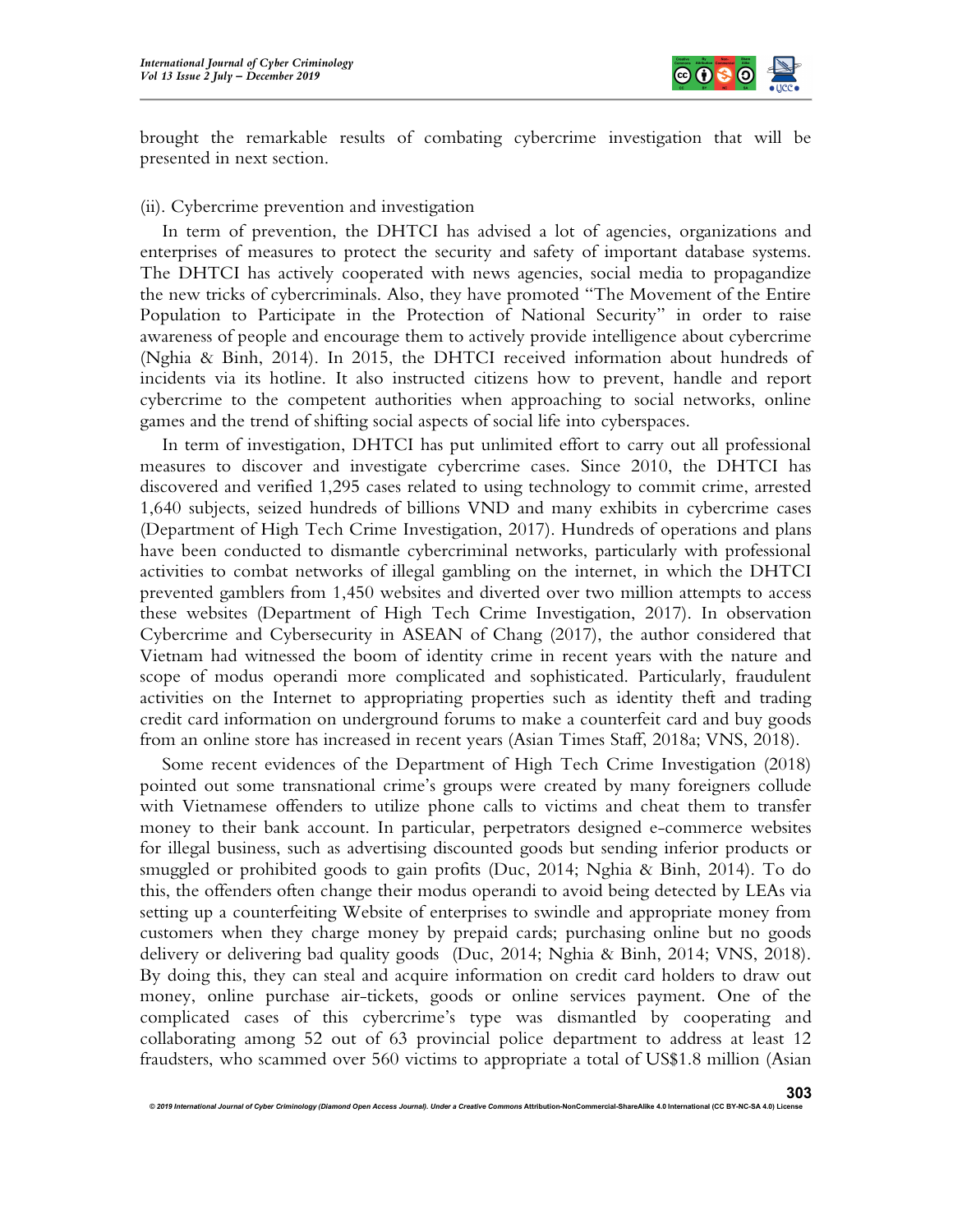Times Staff, 2018a; VNS, 2018). To contrast, the professional capacity of LEA officers, who are directly involved in combating cybercrimes is limited because this is new area and Vietnam police have not much experience and strong skills (Department of High Tech Crime Investigation, 2018). Besides, the technical equipment is not enough so that the effectiveness of combating cybercrimes is insufficient to support.

In short, the work of combating cybercrime of Vietnam Police force has achieved the remarkable results through building a variety of effective measures to deal with cybercrime. In fact, increasing number of operations carried out and a lot of subject arrested that reflected the effort of DHTCI in combating cybercrime in Vietnam. On the other hand, however, it means that they are also still need more capable abilities and professional skills to enhance their effectiveness to investigate cybercrime's cases due to these crimes will never stand on one modus operandi.

# (iii). International cooperation

Due to the borderless nature of cybercrime that is conducted on cyberspace, a large number of cybercrimes involves many different countries. Hence, international cooperation in information exchange and coordinating investigations of such crimes is crucial for every country. Additionally, as the cybercrime police force of Vietnam has been shaped for a short time in comparison with other countries like the United States or Australia, the force can receive support from other countries in term of equipment and experience through international cooperation. From 2010 to 2014, The DHTCI has actively cooperated with foreign law enforcement agencies in verifying and investigating 84 cybercrime cases (Department of High Tech Crime Investigation, 2017). In which, some noticeable cases are as follows:

- In 2012, DHTCI collaborated with the Australian Federal Police in "Trove" Operation against the group of hackers specializing in building servers called CrimeIRC to form a service of identity theft and trading banking information for cybercriminals around the world. The information provided by the Vietnamese side has helped the Australian Police to stop these criminals from being able to obtain about 80 million Australian dollars from the card information.
- In May 2013, DHTCI teamed up with the National Crime Agency (NCA) of the United Kingdom and the Federal Bureau of Investigation (FBI) of the United States to investigate the criminal organization named Mattfeuter using stolen credit card information, arrest Van Tien Tu and his accomplices. This crime group operated from 2005 and caused the financial damage of about \$300 million.
- In December 2013, DHTCI discovered the group of Chinese people who entered Vietnam and set up a network for Chinese citizens to gamble online on the website www.cm688.com to avoid the detection of the Chinese authorities. The information provided by DHTCI helped the Ministry of Public Security of China arrest 11 people and seize several servers and exhibits in Foshan City, China.

DHTCI also has cooperated with law enforcement agencies of Russia, Japan, South Korea, Turkey, Czech Republic and Switzerland in information exchange in dozens of cases via Interpol channel. Australian Federal Police assisted DHTCI in the establishment

© 2019 International Journal of Cyber Criminology (Diamond Open Access Journal). Under a Creative Comr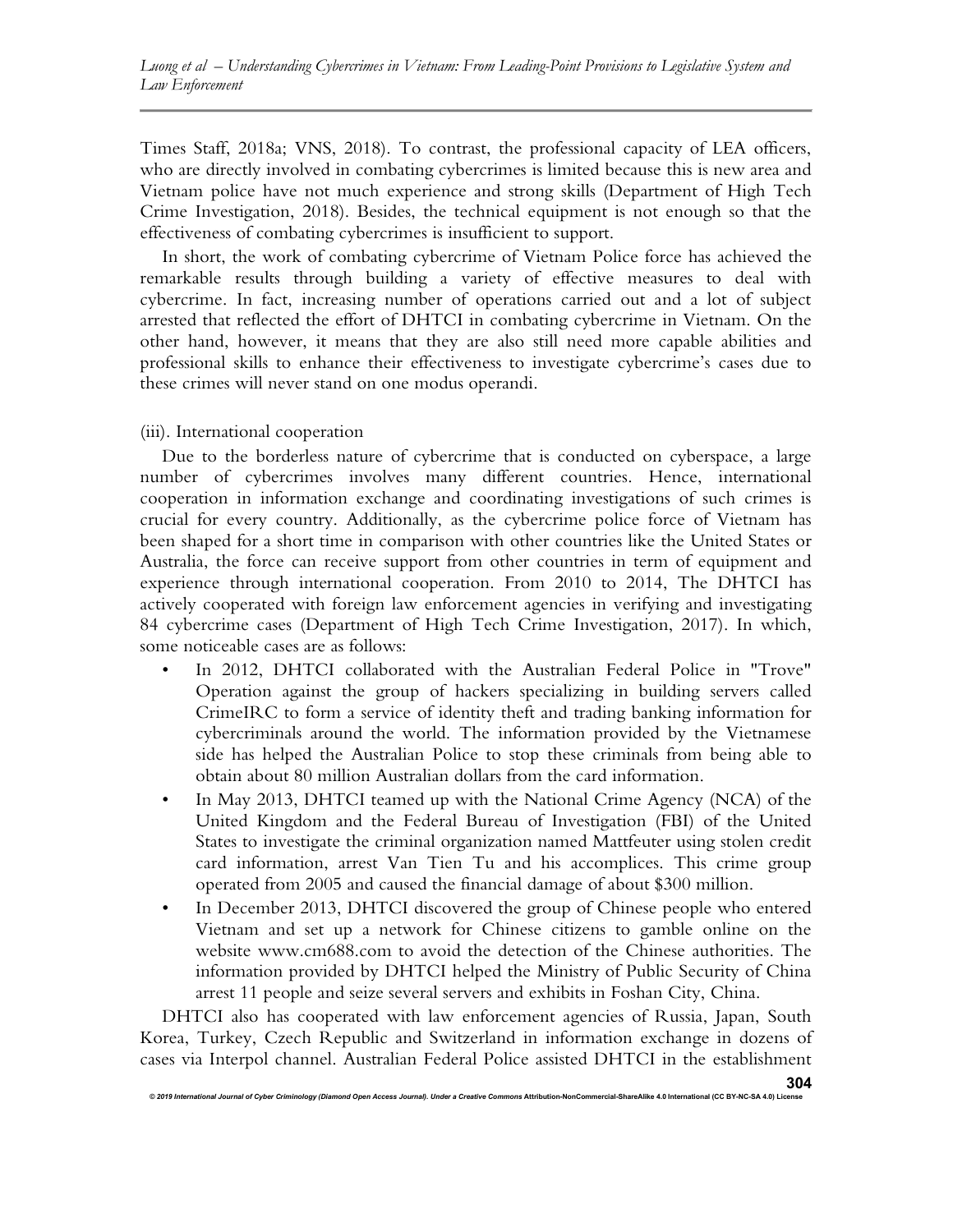

of the data centre and providing a lot of specialized hardware and software to collect and recover electronic data from computers and mobile devices. India has sponsored PDCI for Indira Gandhi Electronic Data Recovery Centre. Moreover, the United States, Australia, Singapore, Korea, the United Kingdom, France, China and India have also coordinated with PDCI in organizing training courses for the anti-cybercrime police officers.

# Conclusion: Challenges Ahead Still

It is clear that ICT and its applications provide enhancement to the variety of positive factors such as economic, society, culture, and development and however it now also offers criminal the means of causing loss and harm to users. This paper has just outlined the cybercrime concerns and the ways that Vietnam has been facing to difficulties and barriers in the process of preventing and combating high-tech related crimes. The past couple of years can be seen as the booming years for ICT and the Internet's applications in the Vietnam, as the one of the highest rates in the Southeast Asian region. We can see the number of Internet users, social pages and its software online to play illegal gambling that have appeared with the unpredicted forms in recent times. Notwithstanding, the digital amazement is also question as a real challenge to Vietnam with its unforeseeable consequences and might hamper the process of industrialization and modernization of Vietnam in the future.

To reiterate that involvement of Vietnamese criminals and foreigner as well in any forms of high-tech related crimes are causing a great image problem to the country and have also led economic loss and security threat to the nation. To put cybercrime under control and prevention, the Vietnam's authorities has created a professional task force in the field of counter-cybercrime in public security and a number of its relevant units, both national and local level, to enforce cyber legislations; proclaimed nine specific articles in the 2017 CCV by the National Assembly for separate chapter in order to investigate and combat cybercrime; and also enhanced to open wider the international law enforcement cooperation in the Asia and Pacific regional and around the world to improve the capacity and effectiveness of applying techniques and skills to deal with the unpredictable operations of cybercrime's activities. It is hoped that these efforts will go a continuous strategy in anticipating and reducing cybercrime to the limitedly negative in Vietnam.

However, as we argue that ICT and in particular the Internet are always invisible and intangible with its diverse and complex applications in the virtual world, especially in the era of 4.0 Revolution. As the above assessed and discussed, the new article in the 2017 CCV in terms of cybercrime's offenses needs to be tested and updated where necessary. At this time, not too much case studies are investigated and prosecuted by law enforcement agencies and criminal justice bodies and thus, the DHTCI and its specific forces must be able to apply these legislations effectively while proving professional knowledge and comprehensive understood on cyberspace scope and its technical skills to collect evidence based on criminal procedure law. In addition, as none of the ASEAN member state is a signatory to the Budapest Convention, Vietnam should be researched carefully and compared relevantly to the current legislative system to forward for joining and signing it in the soon steps. By doing this, Vietnam can boost their contributed role to build and maintain international cooperation, which is a pillar principle highlighted in the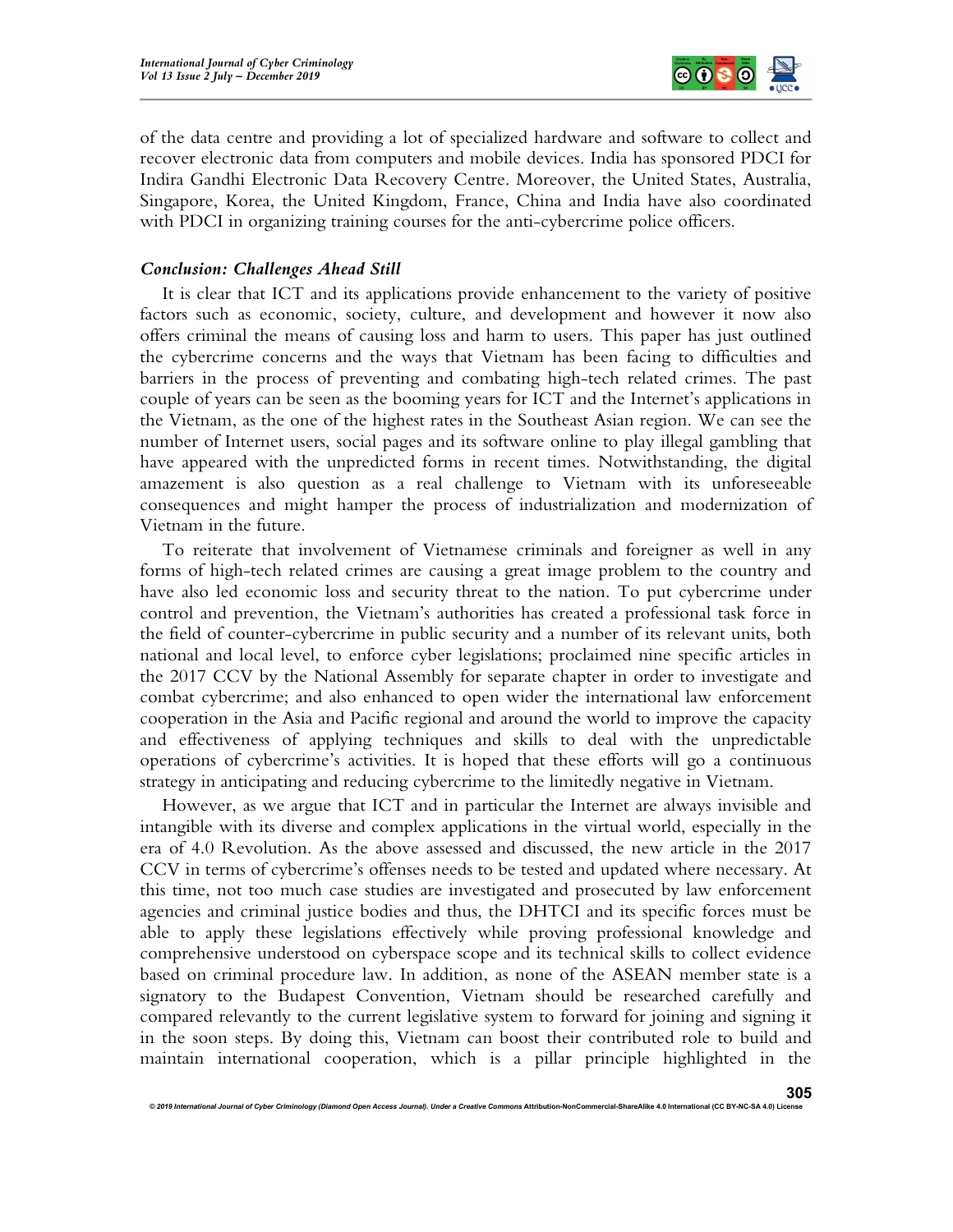Convention, in the region and beyond. It will be also permitted national legal authorities to involve the international computer crime assistant network via the '24/7 network' (Chang, 2017). Regarding to the effectiveness of law enforcement agencies, as we argued by ourselves that the DHTCI might not always be able to implement an excellent role in preventing and combating cybercrime in one country. It still needs to rely highly and build up the network of closed relationship with other institutions to improve their professional tactics to collect evidence in relation to hacking or other cybercrime activities. To sum, invaluable implementation in combating cybercrime depends very much on the harmonization and integration among legislative system itself, the level of law enforcement authorities to apply it, and contributions in international cooperation's sharing with others.

# References

- AFP. (2018). Vietnam Arrests Another Police Official over Online Gambling Ring. DailyMail. Retrieved from https://www.dailymail.co.uk/wires/afp/article-5586355/Vietnam-arrests-police-official-online-gambling-ring.html.
- Anh, N. N. (2014). Vietnam Law on Cybercrime. Paper presented at the Conference on Theoretical and Technical Problems on Counter-Cybercrime in Vietnam, Hanoi, Vietnam [Vietnamese language].
- Asian Times Staff. (2018a). Old Cybercrime Tricks on the Rise in Vietnam. Asian Time. Retrieved from http://www.atimes.com/article/old-cybercrime-tricks-on-the-rise-invietnam.
- Asian Times Staff. (2018b). Two Top Cops Implicated in \$420 Million Online Gambling Ring. Asia Times. Retrieved from http://www.atimes.com/article/two-top-copsimplicated-in-420-million-online-gambling-ring.
- Ba, D. (2018). Vietnam to Prosecute Former Senior Cops in Multimillion Dollar Gambling Case. News. 19 July 2018. Retrieved from https://e.vnexpress.net/news/news/vietnam-to-prosecute-former-senior-cops-inmultimillion-dollar-gambling-case-3779966.html.
- Balduzzi, M., Flores, R., Gu, L., & Maggi, F. (2018). A Deep Dive into Defacement: How Geopolitical Events Trigger Web Attacks.
- Broadhurst, R., & Chang, L. (2012). Cybercrime in Asia: Trends and Challenges. In J. Liu, B. Hebenton, & S. Jou (Eds.), *Handbook of Asian Criminology* (pp. 49-63). New York: Springer.
- Brown, S. (2012). Virtual Criminology In: E. McLaughlin & J. Muncie (Eds.), The Sage Dictionary of Criminology. London: Sage.
- Candice, D. T. (2017). Cybersecurity Governance Framework in Vietnam: State of Play, Progress and Future Prospects. Asian Research Policy, 8(1), 86-97.
- Chang, L. (2017). Cybercrime and Cyber Security in ASEAN. In J. Liu, M. Travers, & L. Chang (Eds.), Comparative Criminology in Asia (pp. 135-148): Springer, Cham.
- Choo, K.-K. (2008). Organized Crime Groups in Cyberspace: A Typology. Trends in Organized Crime, 11(3), 270-295.
- Clough, J. (2011). Cybercrime. Commonwealth Law Bulletin, 37(4), 671-680.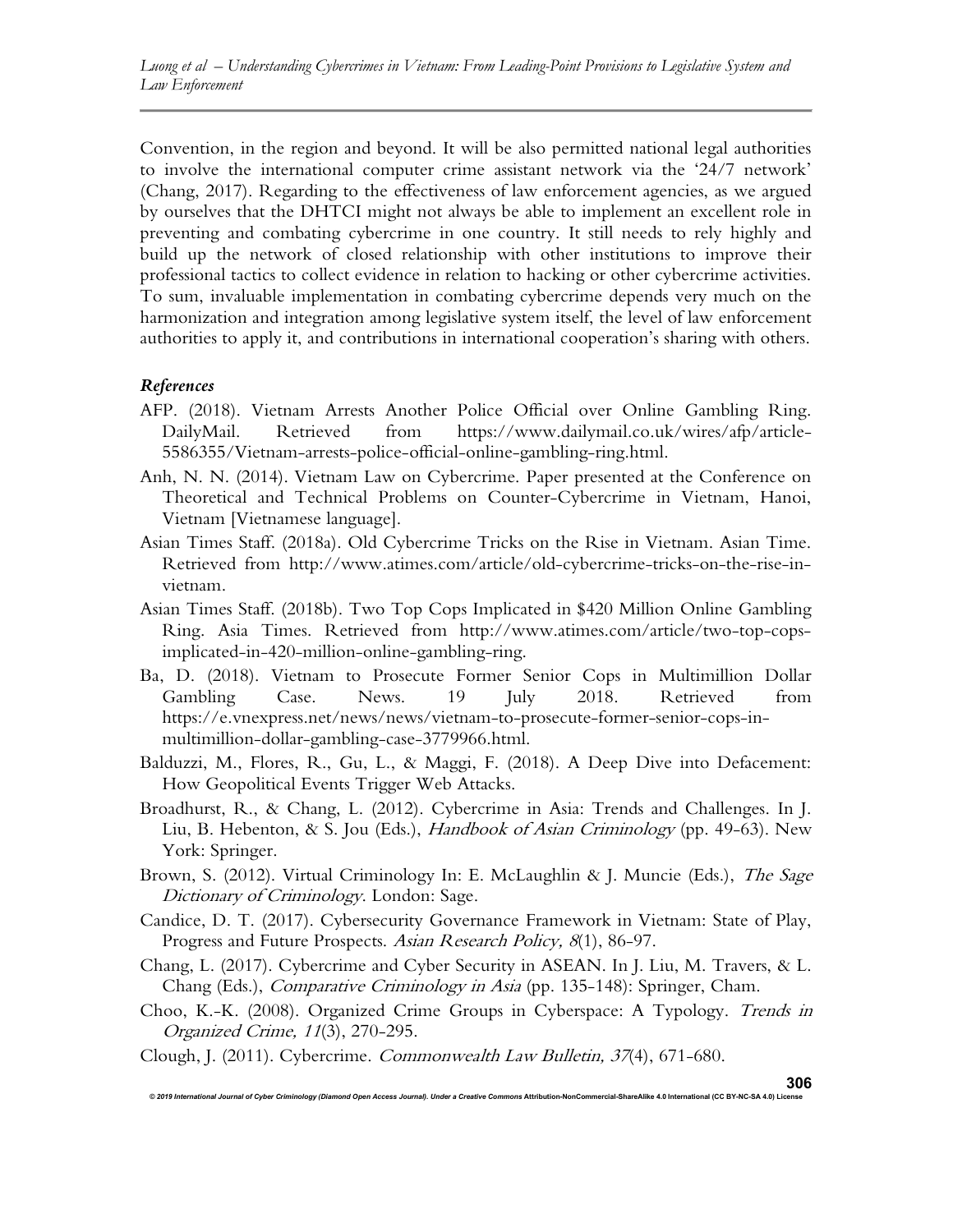

Cybersecurity Ventures. (2017). 2017 Cybercrime Report.

- Danh, N., & Arun, G. (2018). The Interface between Electronic Banking and Accounting Modules: A Case Analysis of Companies in Vietnam. Journal of Advances in Management Research, 15(3), 241-264.
- Department of High Tech Crime Investigation. (2017). Annual Report on Cyber Crime in Vietnam 2016. Retrieved from Hanoi, Vietnam [Vietnamese language, internal document]:
- Department of High Tech Crime Investigation. (2018). Annual Report on Cyber Crime in Vietnam 2017. Retrieved from Hanoi, Vietnam [Vietnamese language, internal document]:
- Duc, M. N. (2014). Characteristics of cybercrime and Solutions to Enhance Effectiveness of Cybercrime Prevention and Suppression. Paper presented at the Conference on Theoretical and Technical Problems on Counter-Cybercrime in Vietnam, Hanoi, Vietnam [Vietnamese language].
- Gercke, M. (2012). Understanding cybercrime: Phenomena, challenges and legal response. Geneva, Switzerland.
- Giam, M. B. (2014). Discussion on Necessary Traits, Ability and Skills of Anti-Cybercrime Police Officers. Paper presented at the Conference on Theoretical and Technical Problems on Counter-Cybercrime in Vietnam, Hanoi, Vietnam [Vietnamese language].
- Gibson, W. (1995). Neuromancer. London: Harper Collins Publishers.
- Gordon, S., & Ford, R. (2006). On the Definition and Classification of Cybercrime. Journal in Computer Virology, 2(1), 13-20.
- Grabosky, P. (2004). The Global Dimension of Cybercrime. Global Crime, 6(1), 146-157.
- Grabosky, P. (2007). Electronic Crime. New Jersey: Pearson.
- Grabosky, P. (2017). The Evolution of Cybercrime, 2006-2016. In T. Holt (Ed.), Cybercrime through an Interdisciplinary Lens (pp. 15-36). New York: Routledge.
- Grabosky, P., & Smith, R. (2017). Cybercrime. In D. Palmer, W. de Lint, & D. Dalton (Eds.), Crime and Justice: A Guide to Criminology (5th ed., pp. 243-277). Sydney, Australia: Thomson Reuters (Professional) Australian Limited.
- Hill, J., & Marion, N. (2016). *Introduction to Cybercrime: Computer Crime, Laws, and* Policing in the 21st. California: ABC-CLIO, LLC.
- International Telecommunication Union. (2017). Global Cybersecurity Index 2017. Retrieved from Geneve, Switzerland:
- Internet World Stats. (2018). World Internet Users and 2018 Population Stats. The Big Picture.
- Jaishankar, K. (2007). Cyber Criminology: Evolving a Novel Discipline with a New Journal. International Journal of Cyber Criminology, 1(1), 1-6.
- Khanh, V. (2018). Vietnam Arrests Second Senior Police Official in Illegal Gambling Case. Reuters. Retrieved from https://www.reuters.com/article/us-vietnam-police-